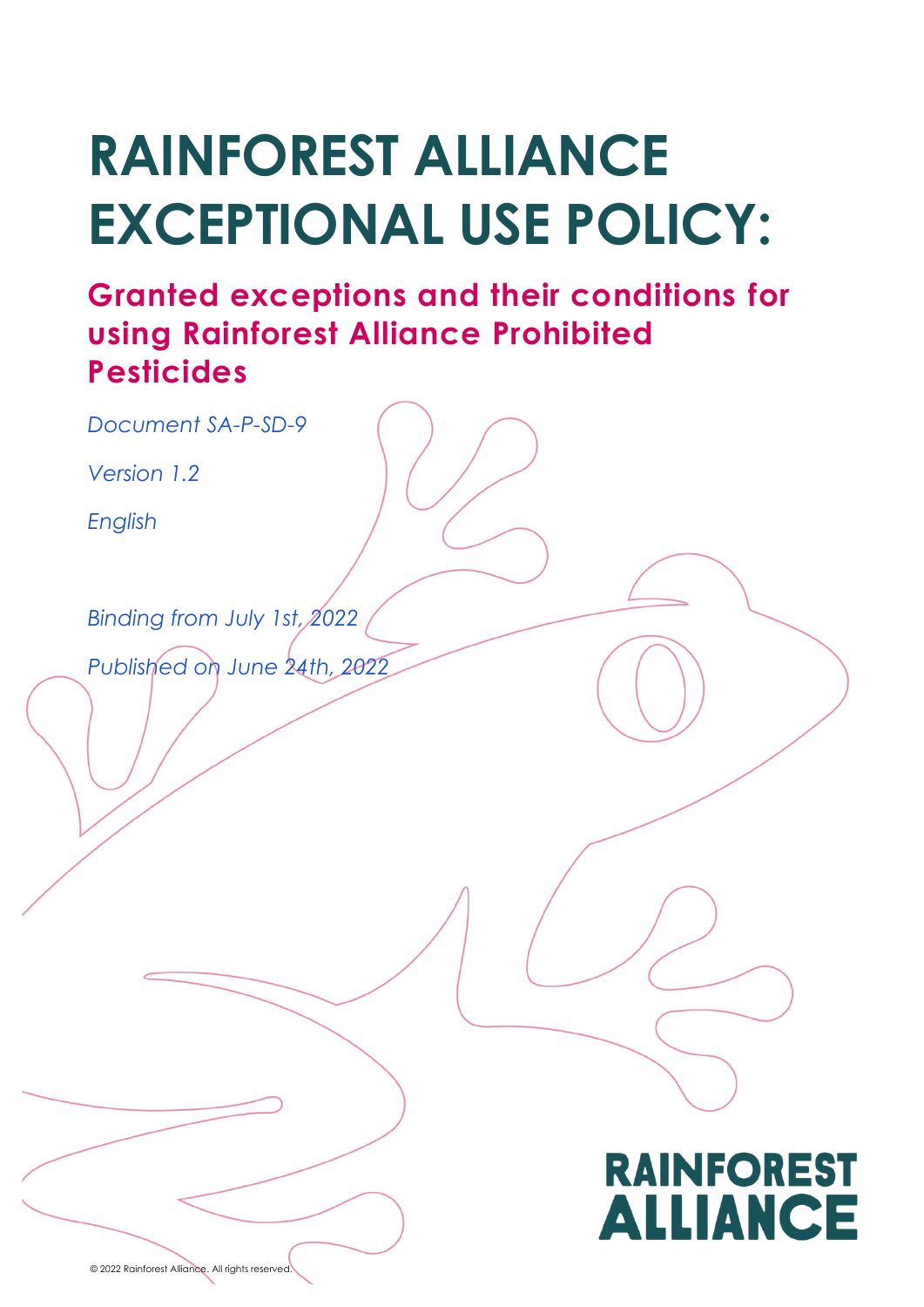

The Rainforest Alliance is creating a more sustainable world by using social and market forces to protect nature and improve the lives of farmers and forest communities.

| <b>Document Name:</b>                                                                                                                                | Date of first<br>publication: | Expires by:          |  |  |  |  |  |  |  |
|------------------------------------------------------------------------------------------------------------------------------------------------------|-------------------------------|----------------------|--|--|--|--|--|--|--|
| Rainforest Alliance Exceptional Use Policy: Granted exceptions<br>and their conditions for using Rainforest Alliance Prohibited<br><b>Pesticides</b> | June 30, 2021                 | Until further notice |  |  |  |  |  |  |  |
| Linked to:                                                                                                                                           |                               |                      |  |  |  |  |  |  |  |
| \$A-S-SD-1 Rainforest Alliance 2020 Sustainable Agriculture Standard, Farm requirements<br>SA-S-SD-22 Annex Chapter 4: Farming                       |                               |                      |  |  |  |  |  |  |  |
| <b>Replaces:</b>                                                                                                                                     |                               |                      |  |  |  |  |  |  |  |
| $\cdots$<br>$\overline{a}$<br>$\sim$ $\sim$<br>$\sim$ $\sim$ $\sim$ $\sim$                                                                           | $\cdots$<br>.                 | $\cdots$             |  |  |  |  |  |  |  |

SA-P-SD-9-V1 Rainforest Alliance Exceptional Use Policy: Granted exceptions and their conditions for using Rainforest Alliance Prohibited Pesticides

#### **Applicable to:**

#### Farm certificate holders

Policies are binding. Policies complement and/or supersede related rules or requirements for the parties they are applicable to.

#### *More information*

*For more information about the Rainforest Alliance, visit [www.rainforest-alliance.org,](http://www.rainforest-alliance.org/) contact [info@ra.org](mailto:info@ra.org) or contact the Rainforest Alliance Amsterdam Office, De Ruijterkade 6, 1013AA Amsterdam, The Netherlands.*

#### *Translation Disclaimer*

*For any question related to the precise meaning of the information contained in the translation, please refer to the official English version for clarification. Any discrepancies or differences in meaning due to translation are not binding and have no effect for auditing or certification purposes.*

*Any use of this content including reproduction, modification, distribution, or republication, without the prior written consent of Rainforest Alliance is strictly prohibited.*

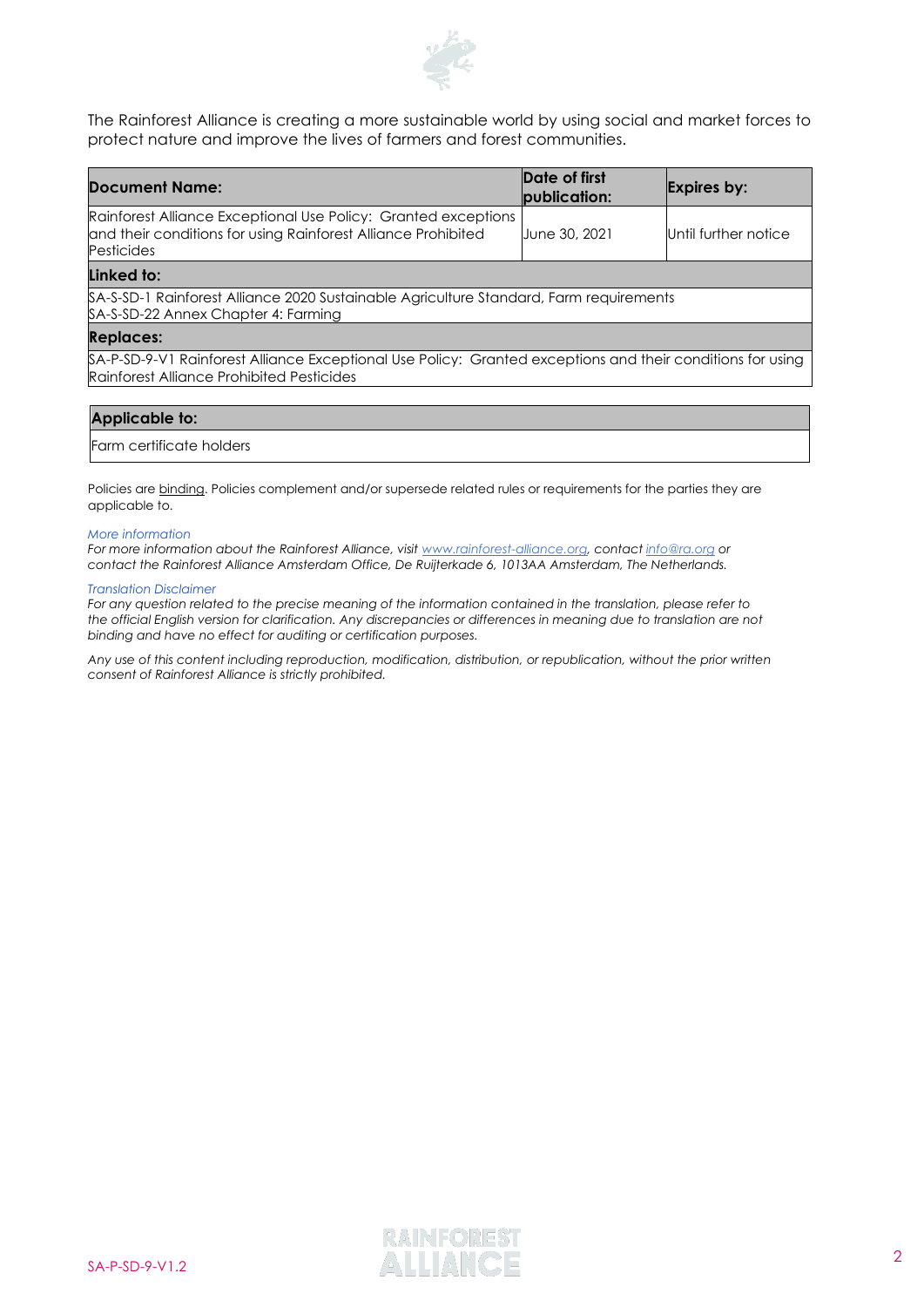

# **OVERVIEW OF KEY CHANGES**

Overview of key adaptations in this document SA-P-SD-9-V1.2, as compared to the previous version SA-P-SD-9-V1.1.

| <b>Section</b>                          | Change                                                                                                                                                                                                                                                                                                                                                                                                                                                                                                                                                                                                                                                                                                                                                                                                                                                                                                                                                                                                                                                                                       |  |  |  |  |  |  |  |
|-----------------------------------------|----------------------------------------------------------------------------------------------------------------------------------------------------------------------------------------------------------------------------------------------------------------------------------------------------------------------------------------------------------------------------------------------------------------------------------------------------------------------------------------------------------------------------------------------------------------------------------------------------------------------------------------------------------------------------------------------------------------------------------------------------------------------------------------------------------------------------------------------------------------------------------------------------------------------------------------------------------------------------------------------------------------------------------------------------------------------------------------------|--|--|--|--|--|--|--|
| 1. Introduction                         | Introduction text is improved. Table indicating next phase-outs is included                                                                                                                                                                                                                                                                                                                                                                                                                                                                                                                                                                                                                                                                                                                                                                                                                                                                                                                                                                                                                  |  |  |  |  |  |  |  |
| 2. General<br>Conditions                | Clause 2.k. is adjusted. Reference to technical paper is added.                                                                                                                                                                                                                                                                                                                                                                                                                                                                                                                                                                                                                                                                                                                                                                                                                                                                                                                                                                                                                              |  |  |  |  |  |  |  |
| 3.3. Nematicides                        | <b>Cadusafos</b><br>Exception for use in pineapple, Costa Rica is granted for one year only                                                                                                                                                                                                                                                                                                                                                                                                                                                                                                                                                                                                                                                                                                                                                                                                                                                                                                                                                                                                  |  |  |  |  |  |  |  |
| 3.3. Nematicides                        | Fenamiphos:<br>Belize, Guatemala and Panama are added to the country scope of the<br>$\bullet$<br>banana exception                                                                                                                                                                                                                                                                                                                                                                                                                                                                                                                                                                                                                                                                                                                                                                                                                                                                                                                                                                           |  |  |  |  |  |  |  |
| 3.3. Nematicides                        | Oxamyl:<br>Panama is added to the country scope of the banana exception<br>$\bullet$<br>Ecuador, Guatemala, Honduras, and Panama are added to the country<br>$\bullet$<br>scope of the pineapple exception                                                                                                                                                                                                                                                                                                                                                                                                                                                                                                                                                                                                                                                                                                                                                                                                                                                                                   |  |  |  |  |  |  |  |
| 3.3. Nematicides                        | Terbufos:<br>Belize and Panama are added to the country scope of the banana<br>$\bullet$<br>exception                                                                                                                                                                                                                                                                                                                                                                                                                                                                                                                                                                                                                                                                                                                                                                                                                                                                                                                                                                                        |  |  |  |  |  |  |  |
| 3.4. Insecticides/<br>Acaricides        | <b>Abamectin:</b><br>Exception for use in asparagus, Peru is granted<br>Colombia and Guatemala are added to the country scope of the<br>$\bullet$<br>avocado exception<br>Belize, Colombia, Nicaragua, and Panama are added to the country<br>$\bullet$<br>scope of the banana exception<br>Exception for use in cherry, Chile is granted<br>$\bullet$<br>Chile and Peru are added to the country scope of the citrus exception<br>$\bullet$<br>Colomerus vitis is added to the pest scope of the citrus exception<br>$\bullet$<br>Guatemala is added to the country scope of the flowers and<br>$\bullet$<br>ornamentals exception<br>Chile is added to the country scope of the grapes' exception<br>$\bullet$<br>Brevipalpus chilensis is added to the pest scope of the grapes' exception<br>$\bullet$<br>Costa Rica is added to the country scope of the melon exception<br>$\bullet$<br>Exception for use in Pepper (Capsicum), Peru is granted<br>$\bullet$<br>Exception for use in potato, Uganda is granted<br>Costa Rica is added to the country scope of the watermelon exception |  |  |  |  |  |  |  |
| 3.4. Insecticides/<br>Acaricides        | Imidacloprid:<br>Panama and Suriname are added to the country scope of the banana<br>exception for one year only<br>Exception for use in citrus, Brazil is granted for one year only                                                                                                                                                                                                                                                                                                                                                                                                                                                                                                                                                                                                                                                                                                                                                                                                                                                                                                         |  |  |  |  |  |  |  |
| 3.4. Insecticides/<br>Acaricides        | Spirodiclofen<br>Chile is added to the country scope of the citrus exception for one year<br>only                                                                                                                                                                                                                                                                                                                                                                                                                                                                                                                                                                                                                                                                                                                                                                                                                                                                                                                                                                                            |  |  |  |  |  |  |  |
| 3.4. Insecticides/<br>Acaricides        | <b>Thiacloprid</b><br>Exception for use in tea, India is granted for one year only<br>$\bullet$                                                                                                                                                                                                                                                                                                                                                                                                                                                                                                                                                                                                                                                                                                                                                                                                                                                                                                                                                                                              |  |  |  |  |  |  |  |
| 3.4. Insecticides/<br><b>Acaricides</b> | Thiamethoxam:<br>Colombia is added to the country scope of the banana exception for<br>$\bullet$<br>one year only<br>Indonesia is added to the country scope of the cocoa exception for one<br>$\bullet$<br>year only<br>Cocoa pod borer (Conopomorpha cramerella) is added to the pest<br>$\bullet$<br>scope of the cocoa exception for one year only                                                                                                                                                                                                                                                                                                                                                                                                                                                                                                                                                                                                                                                                                                                                       |  |  |  |  |  |  |  |

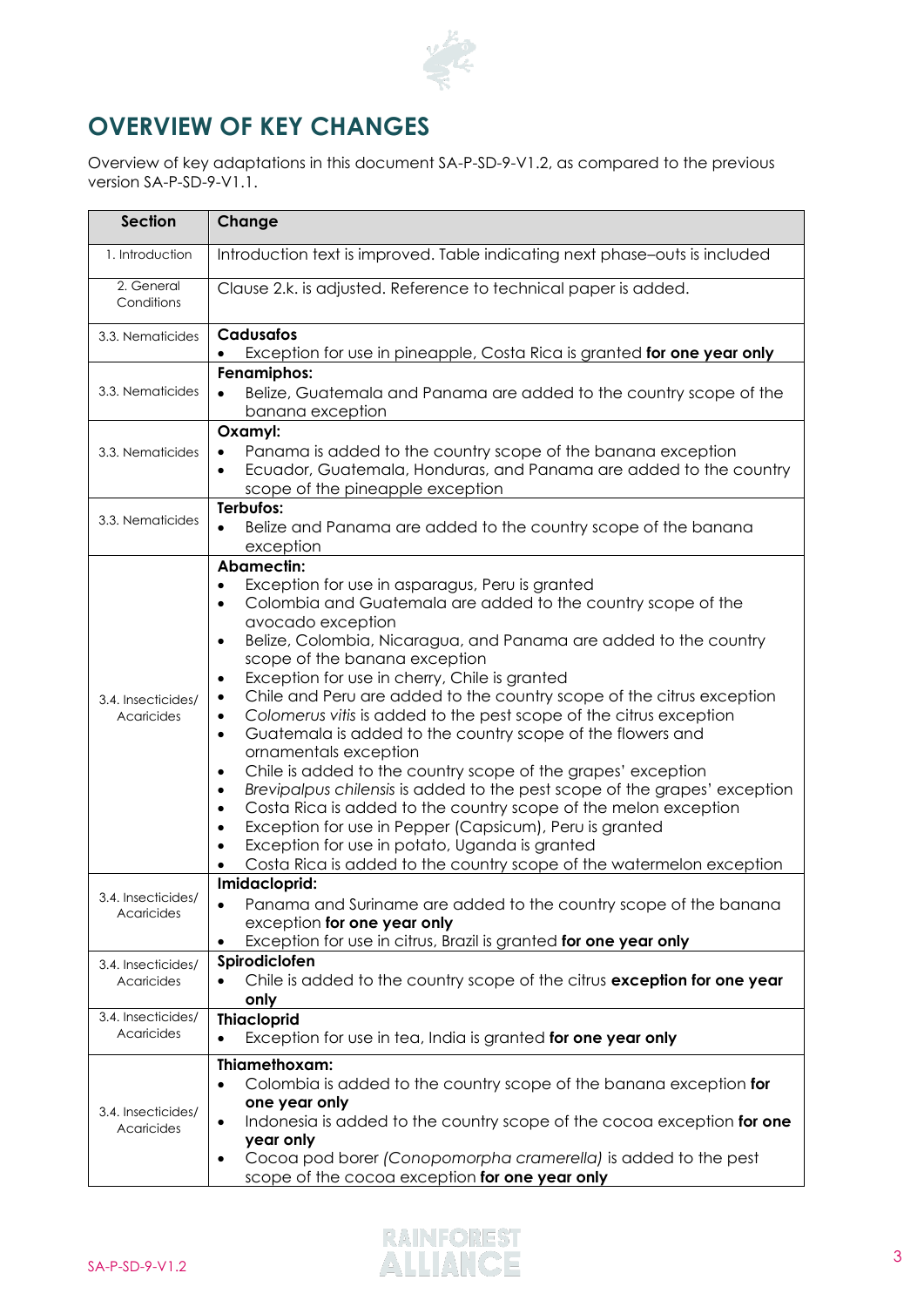

|                 | Guatemala is added to the country scope of the flowers and<br>$\bullet$                                                                           |
|-----------------|---------------------------------------------------------------------------------------------------------------------------------------------------|
|                 | ornamentals exception for one year only                                                                                                           |
|                 | Exception for use in maize, Brazil is granted, as seed treatment for one<br>$\bullet$<br>year only                                                |
|                 | Exception for use in melon, Costa Rica is granted for one year only<br>$\bullet$                                                                  |
|                 | Exception for use in pineapple, Costa Rica is granted for one year only<br>$\bullet$                                                              |
|                 | Exception for use in watermelon, Costa Rica is granted for one year only                                                                          |
| 3.6. Fungicides | Carbendazim:                                                                                                                                      |
|                 | Exception for use in banana, Philippines is granted for one year only                                                                             |
|                 | Chlorothalonil                                                                                                                                    |
|                 | Exception for use in asparagus, Peru is granted<br>٠                                                                                              |
| 3.6. Fungicides | Exception for use in onion, Brazil is granted for one year only<br>$\bullet$                                                                      |
|                 | Exception for use in potato, Brazil is granted for one year only<br>$\bullet$                                                                     |
|                 | Exception for use in rooibos, South Africa is granted for one year only                                                                           |
|                 | Dimethomorph                                                                                                                                      |
| 3.6. Fungicides | Exception for use in flowers and ornamentals, Ecuador is granted<br>$\bullet$                                                                     |
|                 | Exception for use in melon, Costa Rica is granted<br>$\bullet$                                                                                    |
|                 | Exception for use in watermelon, Costa Rica is granted<br>$\bullet$                                                                               |
|                 | Epoxiconazole:                                                                                                                                    |
| 3.6. Fungicides | Belize and Panama are added to the country scope of the banana                                                                                    |
|                 | exception for one year only                                                                                                                       |
|                 | Guatemala and Nicaragua are added to the country scope of the<br>$\bullet$                                                                        |
|                 | coffee exception for one year only                                                                                                                |
|                 | Iprodione                                                                                                                                         |
| 3.6. Fungicides | Exception for use in rooibos, South Africa is granted for one year only<br>Exceptions for use in flowers and ornamentals in Colombia, Ecuador and |
|                 | USA are granted for one year only                                                                                                                 |
|                 | Mancozeb:                                                                                                                                         |
|                 | Belize, Brazil, Mexico, Nicaragua, Panama, and Suriname are added to<br>$\bullet$                                                                 |
|                 | the country scope of the banana exception                                                                                                         |
|                 | Exceptions for use in flowers and ornamentals in Colombia and Ecuador<br>$\bullet$                                                                |
|                 | are granted                                                                                                                                       |
|                 | Exception for use in grapes, Brazil is granted                                                                                                    |
| 3.6. Fungicides | Exception for use in maize, Brazil is granted<br>$\bullet$                                                                                        |
|                 | Exceptions for use in mango, in Brazil and Puerto Rico are granted<br>$\bullet$                                                                   |
|                 | Exceptions for use in melon, in Brazil and Costa Rica are granted                                                                                 |
|                 | Exception for use in onion, Brazil is granted for one year only                                                                                   |
|                 | Exceptions for use in potato, Brazil, Chile and Uganda, are granted for                                                                           |
|                 | one year only                                                                                                                                     |
|                 | Exceptions for use in watermelon, in Brazil and Costa Rica are granted                                                                            |
|                 | Propiconazol:                                                                                                                                     |
| 3.6. Fungicides | Ecuador is added to the country scope of the pineapple exception                                                                                  |
|                 | Black rot (Ceratocystis paradoxa) is added to the pest scope of the<br>$\bullet$                                                                  |
|                 | pineapple exception<br><b>Triadimenol</b>                                                                                                         |
| 3.6. Fungicides | Nicaragua is added to the country scope of the banana exception                                                                                   |
| 4. Transition   | Section 4 is eliminated, as the transition period has finalized.                                                                                  |
| period          |                                                                                                                                                   |

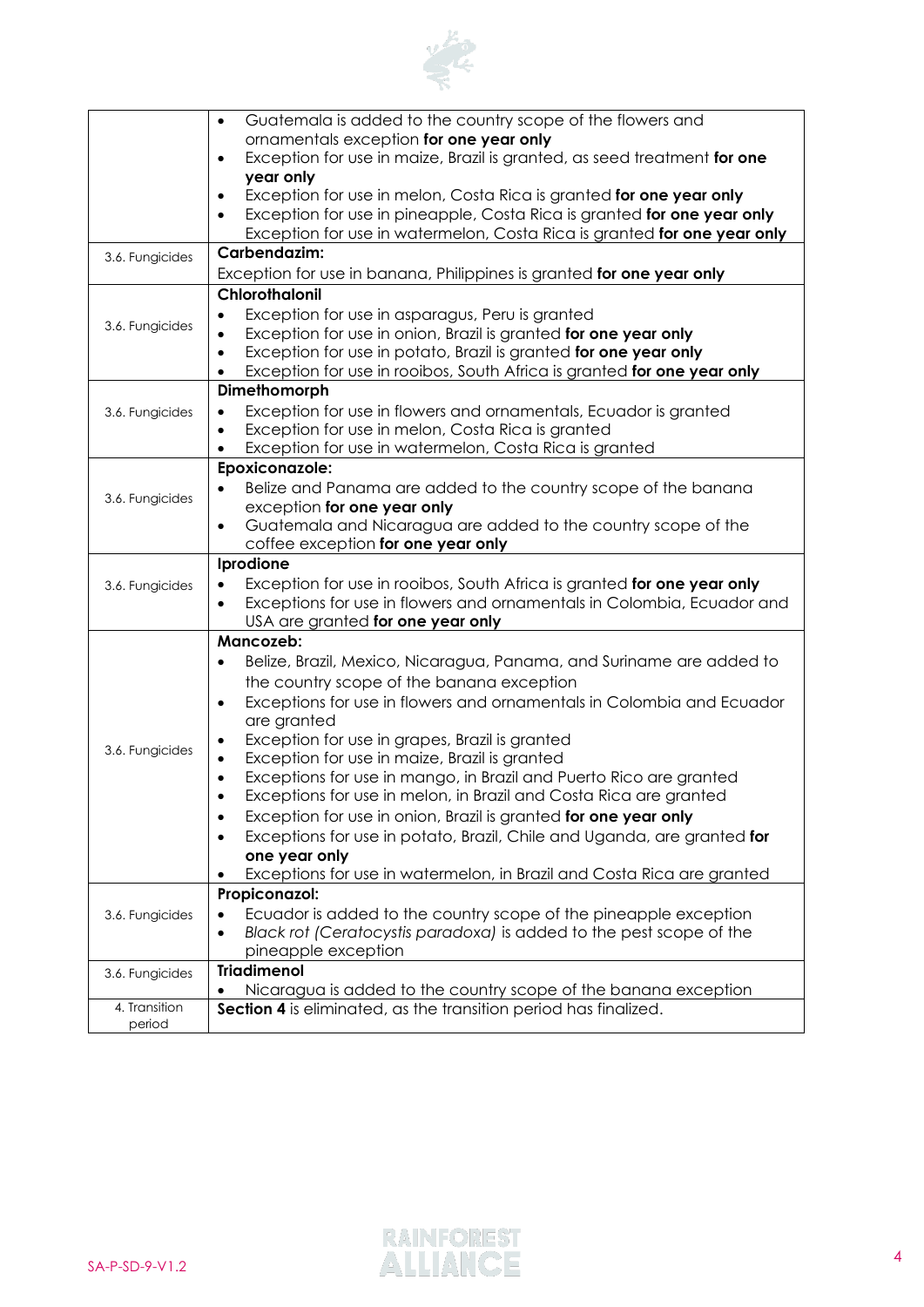

# **CONTENTS**

| 3.2. |  |  |  |  |  |  |  |  |
|------|--|--|--|--|--|--|--|--|
| 3.3. |  |  |  |  |  |  |  |  |
| 3.4. |  |  |  |  |  |  |  |  |
| 3.5. |  |  |  |  |  |  |  |  |
| 3.6. |  |  |  |  |  |  |  |  |
| 3.7. |  |  |  |  |  |  |  |  |
|      |  |  |  |  |  |  |  |  |

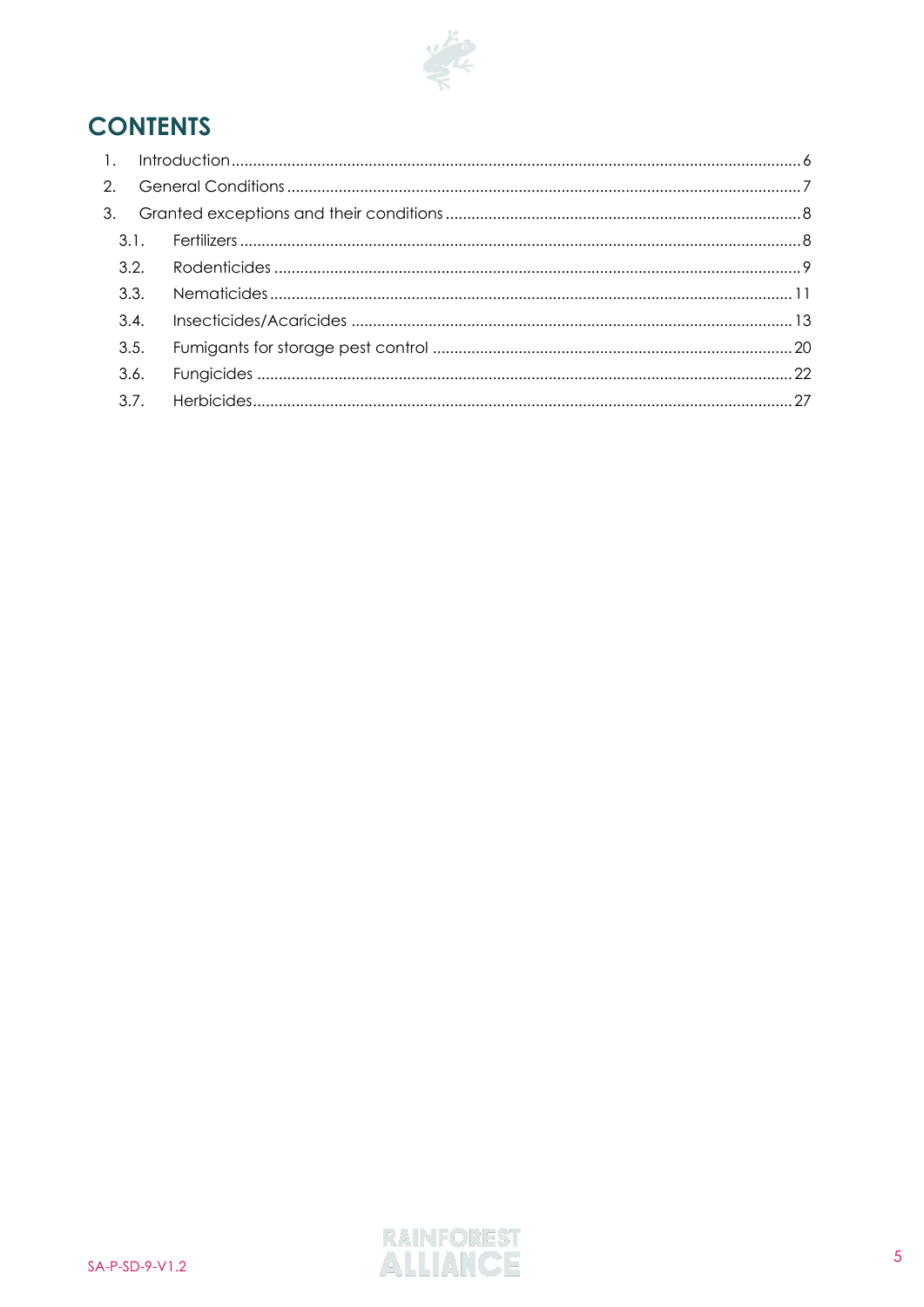

# <span id="page-5-0"></span>**1. INTRODUCTION**

Healthy, resilient agroecosystems can be built and maintained with minimal reliance on pesticides. By implementing good agricultural practices and [Integrated Pest Management](https://www.rainforest-alliance.org/resource-item/integrated-pest-management-and-natural-farming-solutions-white-paper/) (IPM) activities, producers can achieve long-lasting pest control while protecting human and environmental health.

Despite global efforts to transition to lower-input agriculture, many agricultural models are still dependent on pesticides, including Highly Hazardous Pesticides (HHPs), which are known to be toxic to people and ecosystems. The objective of this Exceptional Use Policy (EUP), alongside the 2020 Rainforest Alliance (RA) Sustainable Agriculture Standard, is to support producers in their journey to phase out the use of HHPs. To do so, the EUP grants limited exceptions for the use of certain agrochemical compounds included in the Rainforest Alliance's [list of prohibited](https://www.rainforest-alliance.org/resource-item/annex-s7-pesticides-management/)  [pesticides.](https://www.rainforest-alliance.org/resource-item/annex-s7-pesticides-management/) **Exceptions are granted to specific crop, pest, and country combinations, and for a specific, limited, period of time.** Exceptions are granted only if no viable alternatives to HHPs are available and if limiting the use of the active ingredient in question would impede the economic viability of the farm. Further, where exceptions are granted, producers must implement mitigation measures to minimize the negative impact of continued HHP use on people and the environment and must actively explore less toxic alternatives.

The process of assessing EUP requests and granting exceptions includes a thorough analysis of the specific agroecological context, producers' needs, pest pressures, and available alternatives. This analysis is carried out by the Rainforest Alliance IPM team and a panel of external scientists and technical experts with extensive knowledge of sustainable production in relevant sectors. We also draw from external tools such as [Homologa®](https://homologa.com/), the Global Crop Protection database, to assess country-specific details on registered pesticides and Maximum Residue Limits.

#### **IMPORTANT CONSIDERATIONS**

- The EUP is developed from requests sent by certified producers through the request procedure described in Annex [Chapter 4: Farming.](https://www.rainforest-alliance.org/resource-item/annex-s7-pesticides-management/) Requests are processed and analyzed as described above, and final decisions are made by a majority vote of RA's IPM team. The EUP is updated every six months based on requests received during the previous half-year.
- In line with RA's IPM strategy and sustainable agriculture goals, we will **not** grant exceptions for paraquat, fipronil, or active ingredients listed in the prohibited list that are classified as hazardous under the Rotterdam Convention, Stockholm Convention, or Montreal Protocol.
- **UPCOMING PHASE OUTS:** Please consider that the following exceptions, as granted in section 3, are coming to an end by **JUNE 30, 2023**

*Cadusafos* – pineapple *Chlorpyrifos* – banana and pineapple *Fipronil* – citrus, flowers and ornamentals *Imidacloprid* – banana, grapes, citrus, and coffee *Spirodiclofen* – citrus *Thiacloprid* – tea *Thiamethoxam* – banana, citrus, cocoa, coffee, flowers and ornamentals, grapes, maize, melon, pineapple, tea, and watermelon *Carbendazim* – banana *Chlorothalonil* – Onion, potato, rooibos *Epoxiconazole* – banana, coffee *Iprodione* – Flowers and ornamentals, and rooibos *Mancozeb* – Onion, potato *Glufosinate ammonium* – Citrus

For more information about Rainforest Alliance's approach to Integrated Pest Management and the EUP process, please visit [our website](https://www.rainforest-alliance.org/business/sustainable-farming/our-integrated-pest-management-pesticide-approach/)

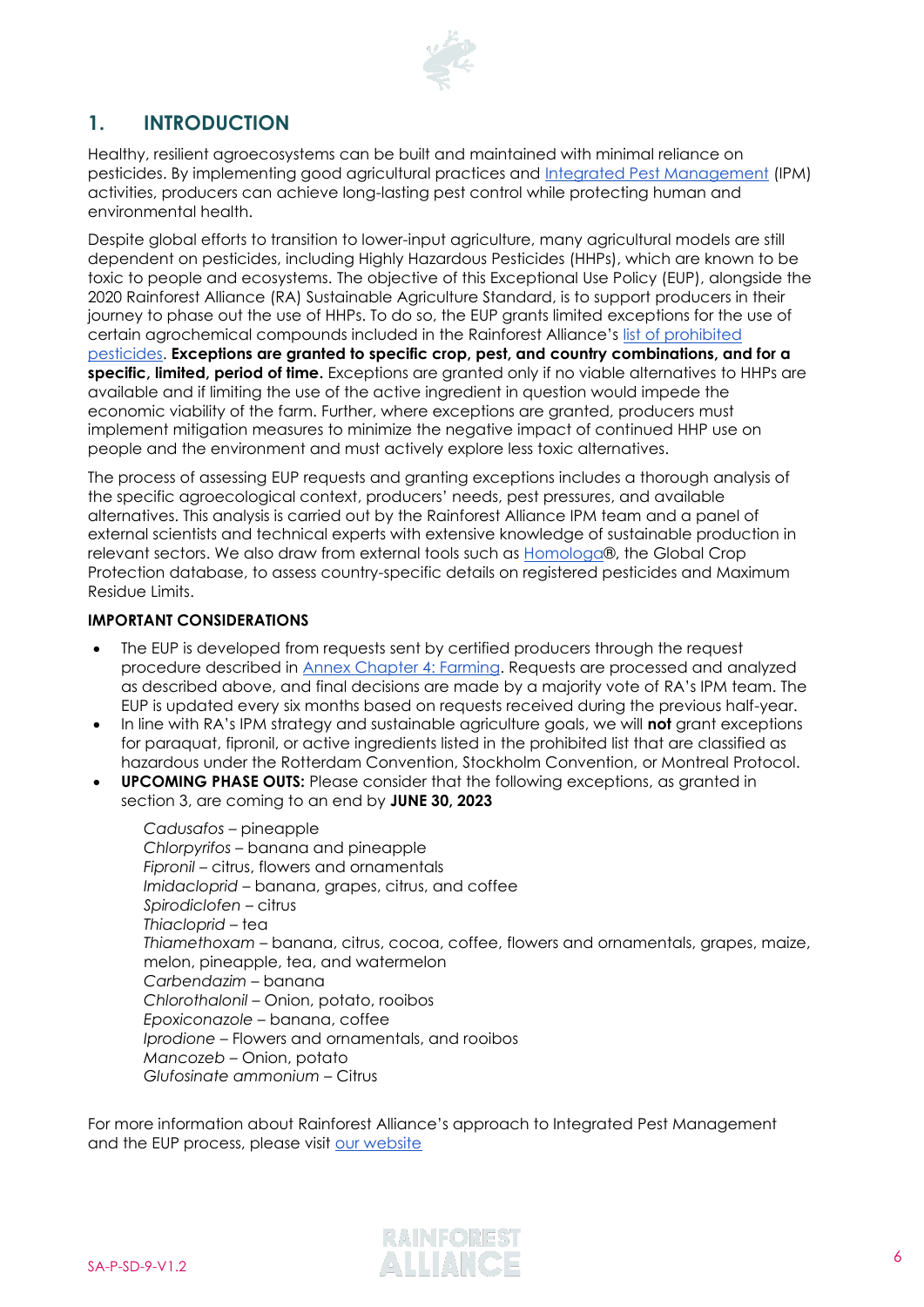

# <span id="page-6-0"></span>**2. GENERAL CONDITIONS**

- a. Failing to comply with any of the conditions or requirements in this policy will be considered as a non-conformity against core requirement 4.6.2 of the 2020 Sustainable Agriculture Standard.
- b. Exceptions are granted for the specific crop, pest, and country combination only, and for the defined timeframe, as specified in the Granted Exceptions section tables.
- c. Commercial formulations of the active ingredients listed in this policy can only be used if they are registered in the country for the specific crop and targeted pest combination.
- d. Certified operations must follow the label, Material Safety Data Sheet(MSDS), and security tag information and requirements for preparing and applying the pesticides listed in this policy.
- e. Certified operations using active ingredients listed in this policy comply with the respective IPM and agrochemicals management requirements, with special focus on:
	- Pest prevention and monitoring (requirements 4.5.1 and 4.5.2),
	- Use of non-chemical control methods (requirement 4.5.3),
	- Training and use of PPE (requirement 4.6.3),
	- Restricted entry and pre-harvest intervals implementation (requirement 4.6.5),
	- Spray drift reduction (4.6.6),
	- Aerial application requirements (requirement 4.6.7),
	- Empty pesticide containers and application equipment management (4.6.9),
	- Agrochemicals storage (4.6.11 and 4.6.12).
- f. Active ingredients listed in this policy are rotated with lower toxicity substances as part of the rotation for resistance management.
- g. Certified operations using active ingredients listed in this policy select the optimum pesticide application equipment and techniques to maximize effectiveness, limit losses, and reduce spray drift. If a liquid spray is in use, the correct nozzle type is employed. The equipment is calibrated at least annually, after each maintenance and before using it for a different type of agrochemical.
- h. Producers take measures to respect the maximum residue levels (MRLs) set by the production country and known destination countries of the product.
- i. Workers who regularly handle the active ingredients listed in this policy receive a medical examination at least once a year. In case of regular exposure to **organophosphates or carbamate** pesticides<sup>1</sup>, the examination includes cholinesterase testing. Workers have access to the results of their medical examination (requirement 5.6.16).
- j. In the case of smallholders, spraying is carried out by centralized, specialized spraying teams.
- k. **Soil application** of triazoles included in this policy (cyproconazole, epoxiconazole, propiconazole and triadimenol) for leaf diseases control is prohibited, as substances with an exception must be used in the most precise and efficient way, while minimizing contamination risks. Please refer to the coffee leaf rust technical paper for more information: [Application of Triazoles for Control of Coffee Leaf Rust \(Hemileia Vastatrix\) | Rainforest](https://www.rainforest-alliance.org/resource-item/application-of-triazoles-for-control-of-coffee-leaf-rust-hemileia-vastatrix/)  [Alliance \(rainforest-alliance.org\)](https://www.rainforest-alliance.org/resource-item/application-of-triazoles-for-control-of-coffee-leaf-rust-hemileia-vastatrix/)
- l. Certified operations that use active ingredients listed in this policy need to submit their usage data to the Rainforest Alliance annually. Information is packaged from Jan 1st to Dec 31st in this [template,](https://www.rainforest-alliance.org/business/resource-item/template-for-reporting-data-usage/) and sent to the [IPM@ra.org](mailto:IPM@ra.org) email within the first two months of the following year.

<sup>&</sup>lt;sup>1</sup> These substances have been identified in the tables with an asterisk  $(*)$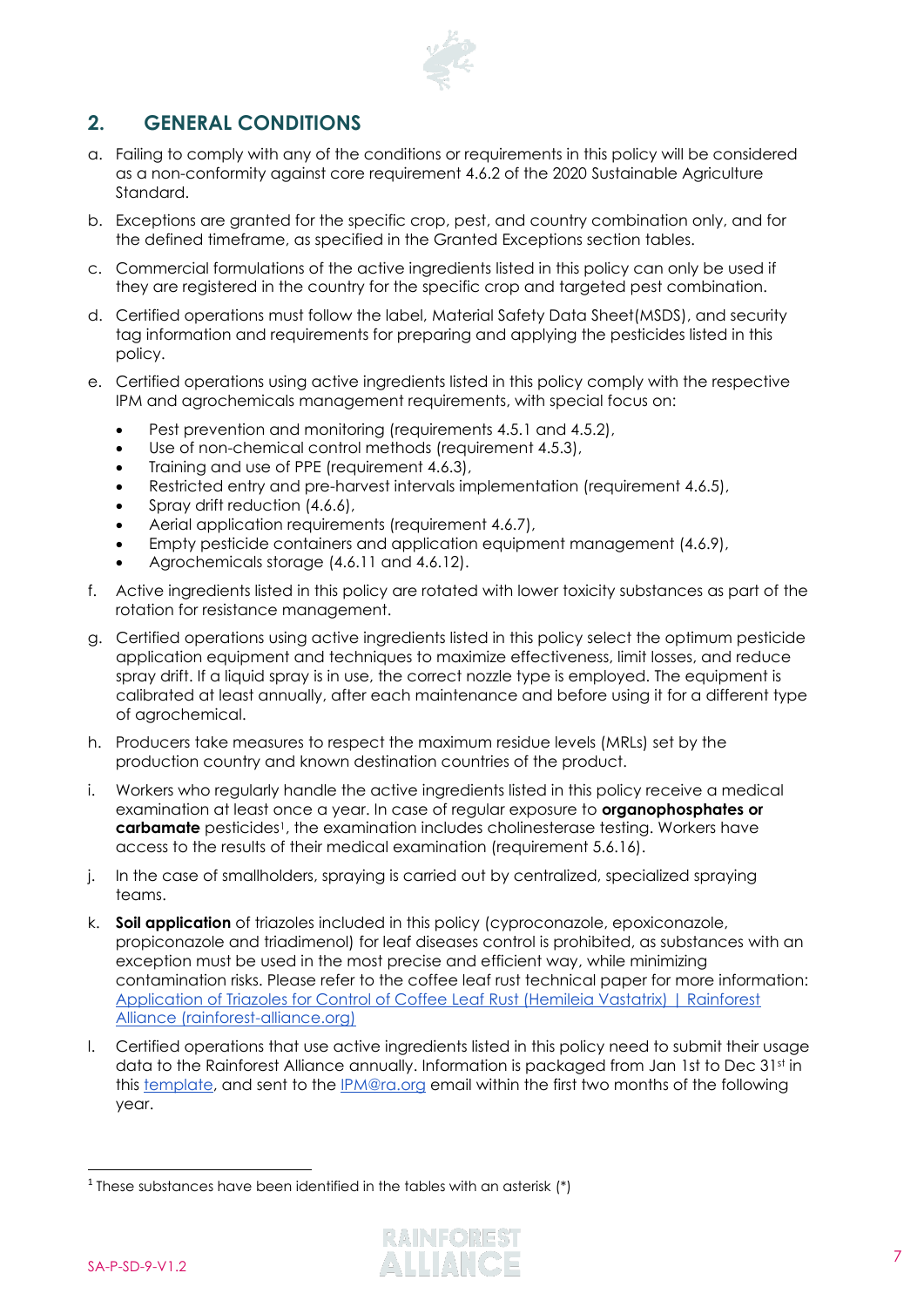

# **3. GRANTED EXCEPTIONS AND THEIR CONDITIONS**

## **3.1. Fertilizers**

Rainforest Alliance authorizes the use of the following fertilizers only if the conditions, as included in table 1, are fully complied with.

|  | Table 1. Granted exceptions for prohibited fertilizers |  |  |
|--|--------------------------------------------------------|--|--|
|  |                                                        |  |  |

| Active<br>Ingredient | CAS No.    | <b>Toxicity</b><br><b>Classification</b> | <b>Pest Species</b> | Crop      | <b>Countries</b> | Exception<br>expiration date | <b>Conditions</b>                                                                                                                                                           |
|----------------------|------------|------------------------------------------|---------------------|-----------|------------------|------------------------------|-----------------------------------------------------------------------------------------------------------------------------------------------------------------------------|
| <b>Borax</b>         | 1303-96-4  | Chronic toxicity                         | Not applicable      | All crops | All countries    | June 30, 2024                | -Risk management requirements in<br>section 3.1.1 are fully implemented.<br>-Fertilizer applications are only permitted<br>in soils with demonstrated boron<br>deficiency.  |
| <b>Boric Acid</b>    | 10043-35-3 | Chronic toxicity                         | Not applicable      | All crops | All countries    | June 30, 2024                | - Risk management requirements in<br>section 3.1.1 are fully implemented.<br>-Fertilizer applications are only permitted<br>in soils with demonstrated boron<br>deficiency. |

#### <span id="page-7-0"></span>**3.1.1. Risk management requirements for substances with acute and chronic toxicity:**

- <span id="page-7-1"></span>a. Women under 50 years old do not apply these pesticides and are not present or near the application areas.
- b. Personal Protective Equipment (PPE) is used as prescribed in the product's label or Material Safety Data Sheet (MSDS). If labels do not provide details of PPE for applicators, basic protective clothing<sup>2</sup> with protection for eyes (i.e. a face mask or goggles) and respiratory protection (i.e. a respirator) are worn.
- c. Restricted Entry Intervals (REI) as stipulated in the product's MSDS, label or security tag are implemented, for protecting persons entering pesticide applied areas without PPE. When two or more products with different REIs are used at the same time, the longest interval applies.
- d. Daily maximum application time for applicators is limited to eight hours, two shifts of four hours maximum each, with bathing in between application periods to wash off residues, and clean PPE clothing for each shift. Application is conducted during the coolest hours of the day.
- e. Potentially affected persons or communities are identified and alerted in advance of application. Explicit flags or signs are used to identify treated fields, and access to treated fields is prevented.

<sup>&</sup>lt;sup>2</sup> Apparel and footwear for persons handling pesticides include coveralls over a long-sleeved shirt, long pants, socks, and stout shoes, with chemically resistant gloves, with protection for eyes (i.e., a face mask or goggles), and respiratory protection (i.e., a respirator). From [Annex-1-Glossary.pdf \(rainforest-alliance.org\)](https://www.rainforest-alliance.org/business/wp-content/uploads/2020/06/Annex-1-Glossary.pdf)

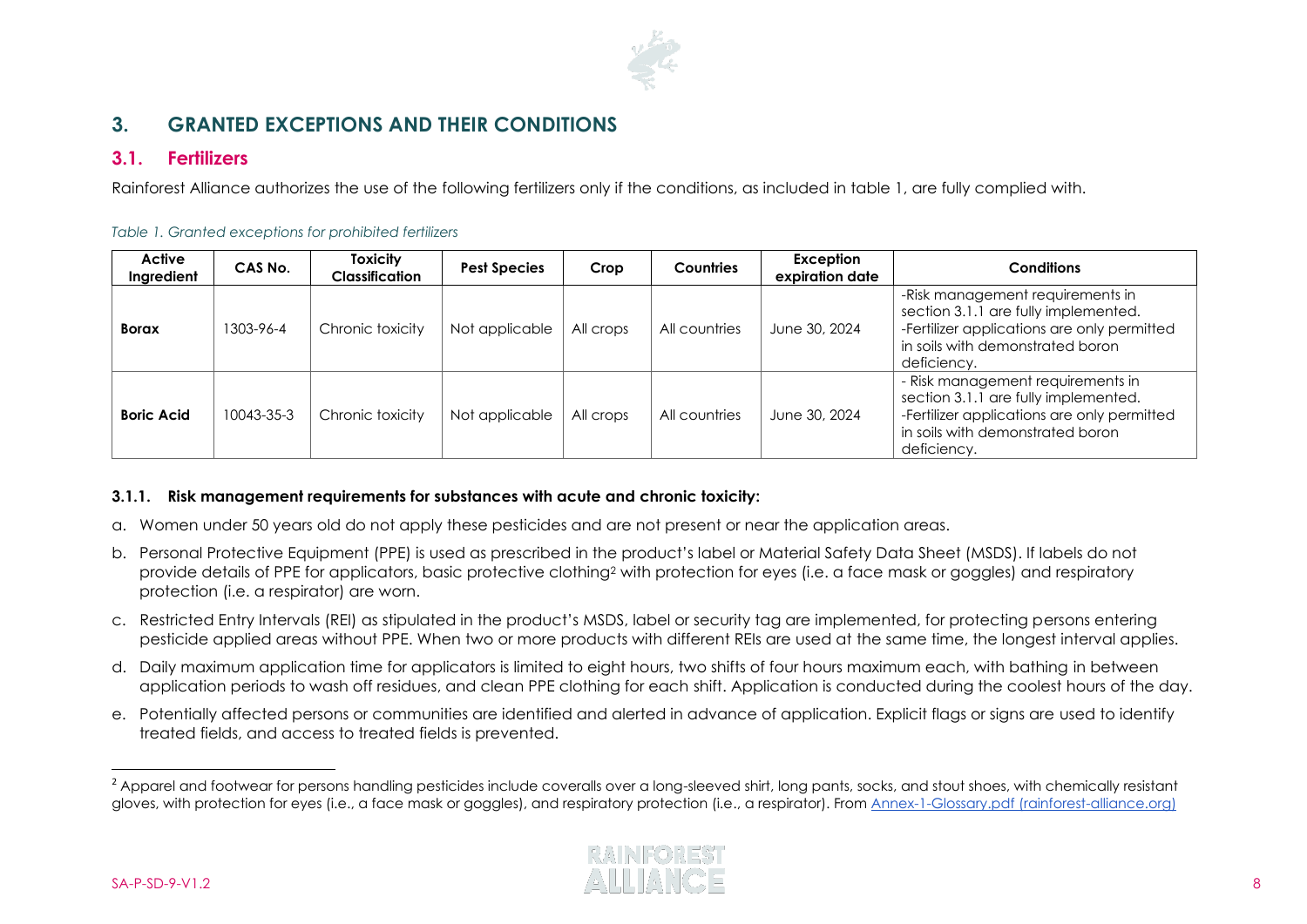

# **3.2. Rodenticides**

Rainforest Alliance authorizes the use of the following rodenticides only if the conditions, as included in table 2, are fully complied with.

*Table 2. Granted exceptions for prohibited rodenticides*

<span id="page-8-0"></span>

| <b>Active Ingredient</b> | CAS No.                      | <b>Toxicity</b><br>Classification | <b>Pest Species</b>                                                                   | Crop<br><b>Countries</b> |               | Exception<br>expiration date | <b>Conditions</b>                                                            |
|--------------------------|------------------------------|-----------------------------------|---------------------------------------------------------------------------------------|--------------------------|---------------|------------------------------|------------------------------------------------------------------------------|
| <b>Brodifacoum</b>       | 56073-10-0<br>Acute toxicity |                                   | Rodents (Mus sp., Rattus spp.,<br>Oligoryzomys sp., Peromyscus<br>sp., Sigmodon spp.) | All crops                | All countries | June 30, 2024                | - Only formulated<br>rodenticide-baited traps<br>are allowed. Use is limited |
| <b>Bromadiolone</b>      | 28772-56-7                   | Acute toxicity                    | Rodents (Mus sp., Rattus spp.,<br>Oligoryzomys sp., Peromyscus<br>sp., Sigmodon spp.) | All crops                | All countries | June 30, 2024                | to infrastructure only.<br>-Risk management<br>requirements in section       |
| <b>Bromethalin</b>       | 63333-35-7                   | Acute toxicity                    | Rodents (Mus sp., Rattus spp.,<br>Oligoryzomys sp., Peromyscus<br>sp., Sigmodon spp.) | All crops                | All countries | June 30, 2024                | 3.2.1 and 3.2.2 are fully<br>implemented.                                    |
| Chlorophacinone          | 3691-35-8                    | Acute toxicity                    | Rodents (Mus sp., Rattus spp.,<br>Oligoryzomys sp., Peromyscus<br>sp., Sigmodon spp.) | All crops                | All countries | June 30, 2024                |                                                                              |
| Coumatetralyl            | 5836-29-3                    | Acute toxicity                    | Rodents (Mus sp., Rattus spp.,<br>Oligoryzomys sp., Peromyscus<br>sp., Sigmodon spp.) | All crops                | All countries | June 30, 2024                |                                                                              |
| <b>Difethialone</b>      | 104653-34-1                  | Acute toxicity                    | Rodents (Mus sp., Rattus spp.,<br>Oligoryzomys sp., Peromyscus<br>sp., Sigmodon spp.) | All crops                | All countries | June 30, 2024                |                                                                              |
| <b>Diphacinone</b>       | 82-66-6                      | Acute toxicity                    | Rodents (Mus sp., Rattus spp.,<br>Oligoryzomys sp., Peromyscus<br>sp., Sigmodon spp.) | All crops                | All countries | June 30, 2024                |                                                                              |
| <b>Flocoumafen</b>       | 90035-08-8                   | Acute toxicity                    | Rodents (Mus sp., Rattus spp.,<br>Oligoryzomys sp., Peromyscus<br>sp., Sigmodon spp.) | All crops                | All countries | June 30, 2024                |                                                                              |
| <b>Strychnine</b>        | $57 - 24 - 9$                | Acute toxicity                    | Rodents (Mus sp., Rattus spp.,<br>Oligoryzomys sp., Peromyscus<br>sp., Sigmodon spp.) | All crops                | All countries | June 30, 2024                |                                                                              |
| Warfarin                 | $81 - 81 - 2$                | Acute toxicity                    | Rodents (Mus sp., Rattus spp.,<br>Oligoryzomys sp., Peromyscus<br>sp., Sigmodon spp.) | All crops                | All countries | June 30, 2024                |                                                                              |
| Zinc phosphide           | 1314-84-7                    | Acute toxicity                    | Rodents (Mus sp., Rattus spp.,<br>Oligoryzomys sp., Peromyscus<br>sp., Sigmodon spp.) | All crops                | All countries | June 30, 2024                |                                                                              |

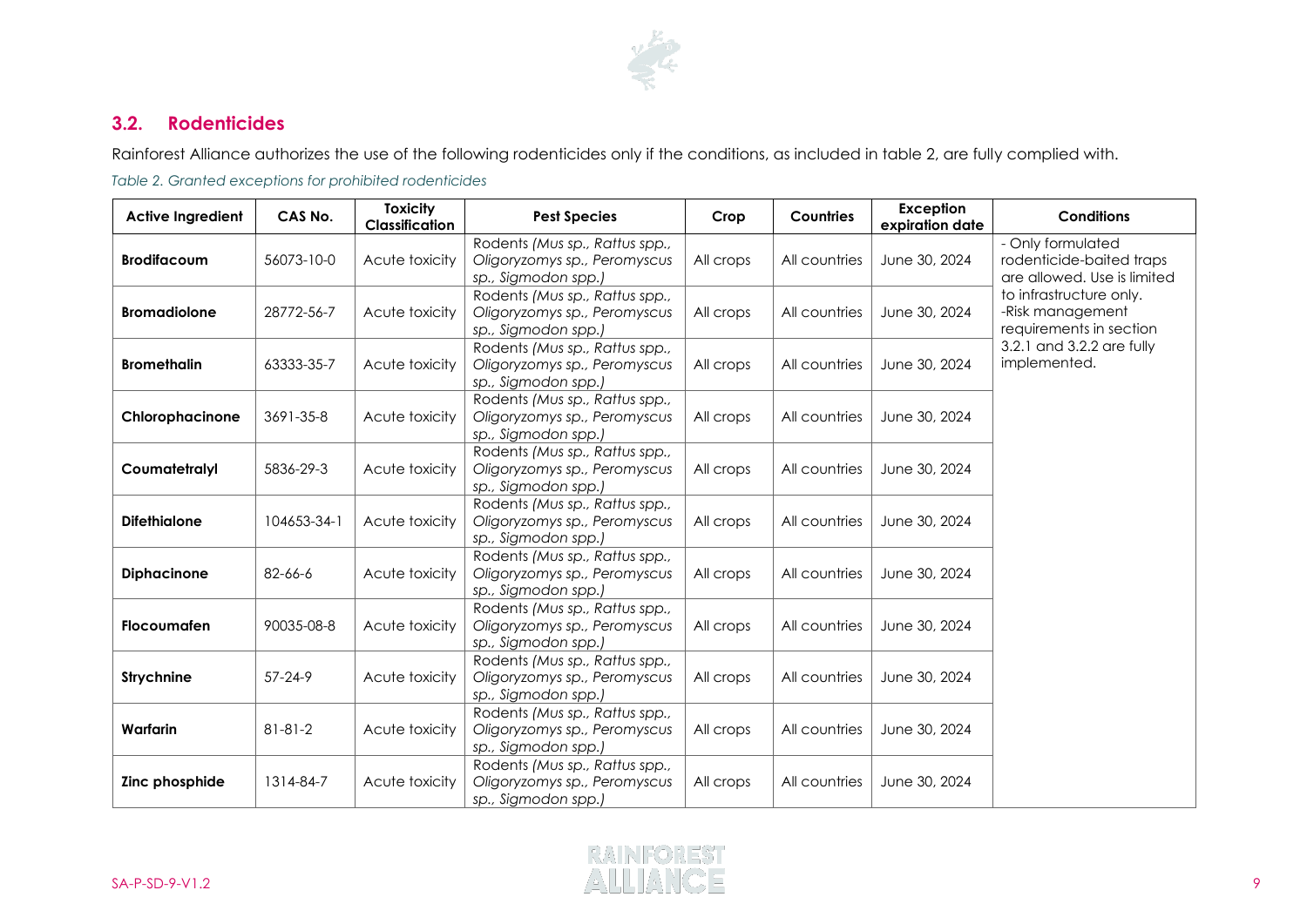

| <b>Active Ingredient</b> | CAS No.    | <b>Toxicity</b><br><b>Classification</b> | <b>Pest Species</b>                                                                                              | Crop      | <b>Countries</b> | Exception<br>expiration date                                                          | <b>Conditions</b>                                     |
|--------------------------|------------|------------------------------------------|------------------------------------------------------------------------------------------------------------------|-----------|------------------|---------------------------------------------------------------------------------------|-------------------------------------------------------|
| <b>Brodifacoum</b>       | 56073-10-0 | Acute toxicity                           | Rodents (Mus sp., Rattus spp.,<br>Oligoryzomys sp., Peromyscus<br>Costa Rica<br>Pineapple<br>sp., Sigmodon spp.) |           | June 30, 2024    | -Use of pellet formulation is<br>allowed but limited to<br>production plots that have |                                                       |
| <b>Bromadiolone</b>      | 28772-56-7 | Acute toxicity                           | Rodents (Mus sp., Rattus spp.,<br>Oligoryzomys sp., Peromyscus<br>sp., Sigmodon spp.)                            | Pineapple | Costa Rica       | June 30, 2024                                                                         | fruit.<br>-Risk management<br>requirements in section |
| <b>Flocoumaten</b>       | 90035-08-8 | Acute toxicity                           | Rodents (Mus sp., Rattus spp.,<br>Oligoryzomys sp., Peromyscus<br>sp., Sigmodon spp.)                            | Pineapple | Costa Rica       | June 30, 2024                                                                         | 3.2.1 and 3.2.3 are fully<br>implemented.             |

#### **3.2.1. Risk management requirements for rodenticides:**

- a. Food sources attracting rodents and debris are eliminated
- b. Rodent reproduction areas are eliminated or reduced
- c. Drainages are well-maintained and functional for water run-off and avoid standing water
- d. Rodenticides are only used if mechanical, bacteriological, or Vitamin D control methods have proven to be ineffective
- e. Rodent carcasses are handled with gloves and buried in locations that do not pose risk to human or wildlife health, or water contamination
- f. Trees or artificial structures are strategically placed on the farm to facilitate perching of raptor birds for rodent control<sup>3</sup>
- g. Plants with the potential to drive away rodents are planted in non-production areas (e.g., *Petiveria alliacea, Allium* sp., *Cinnamomum camphora, Viburnum* sp., *Euphorbia* sp., *Artemisia absinthium* or *Mentha spicata*)

#### **3.2.2. Additional requirements for baited traps:**

- a. Bait stations are tamper-resistant, anchored, and constructed in such a manner and size as to permit only the entrance of the targeted pests
- b. Baited traps are inspected weekly
- c. Baited traps are removed, or its quantity decreased if there is reduced rodent activity or no signs of rodent feeding
- d. Baited traps are placed at a minimum distance of 10 m from aquatic ecosystems

#### **3.2.3. Additional requirements for pellet formulations:**

- a. Only product formulations that cannot be confused as food by birds are used
- b. Routine applications are prohibited
- c. Access of bystanders is avoided by fencing or other effective security measures
- d. Pellets are placed at a minimum distance of 10 m from aquatic ecosystems

<sup>3</sup> Recommendation: Placement of nesting boxes for raptor birds to facilitate reproduction sites.

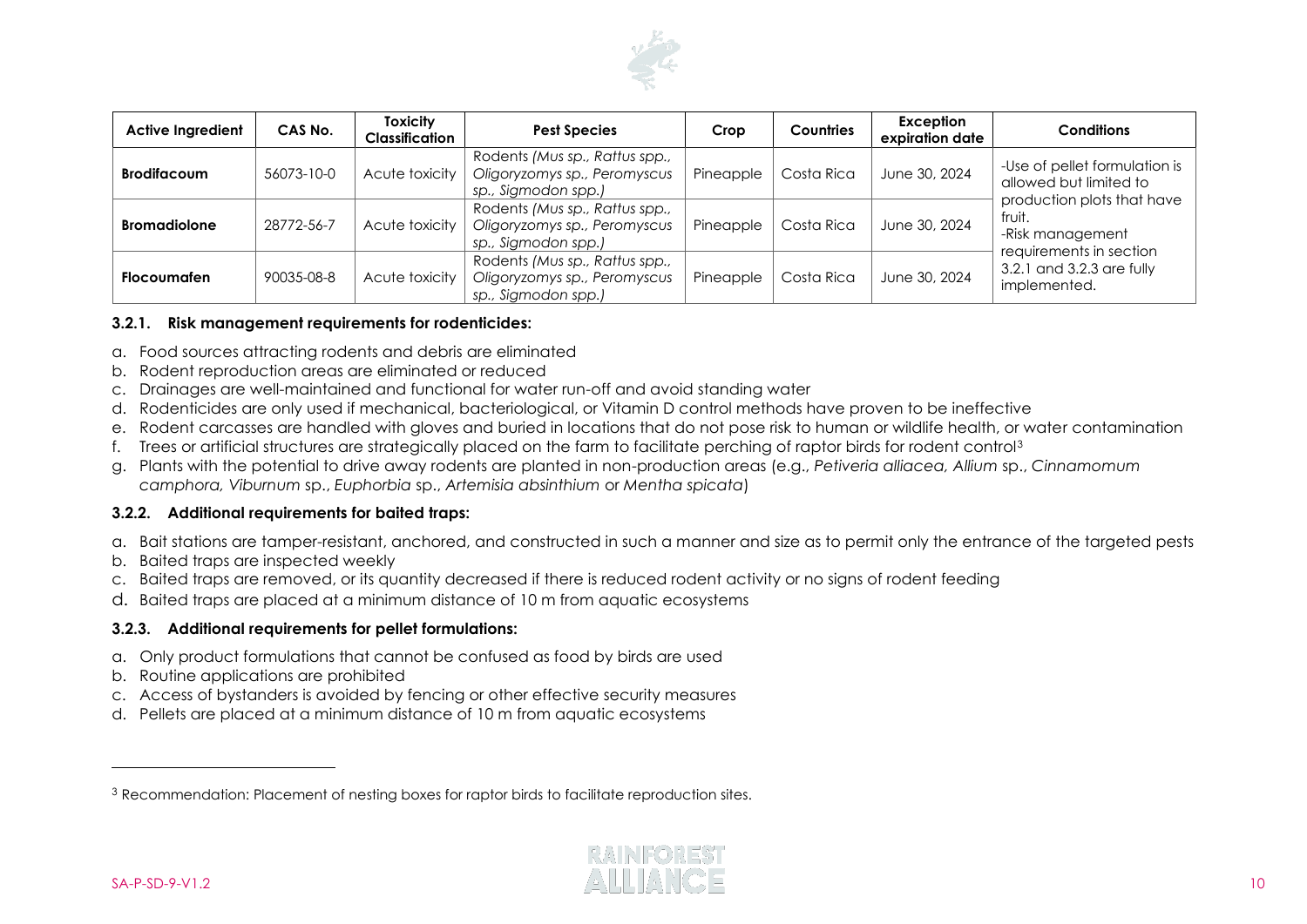

# **3.3. Nematicides**

Rainforest Alliance authorizes the use of the following nematicides only if the conditions, as included in table 3, are fully complied with.

*Table 3. Granted exceptions for prohibited nematicides*

<span id="page-10-0"></span>

| Active<br>Ingredient      | CAS No.    | <b>Toxicity</b><br><b>Classification</b> | <b>Pest Species</b>                             | Crop      | Country                                                                  | <b>Exception</b><br>expiration date | <b>Conditions</b>                                                                                                                                                                                                                                                                                                                                                          |
|---------------------------|------------|------------------------------------------|-------------------------------------------------|-----------|--------------------------------------------------------------------------|-------------------------------------|----------------------------------------------------------------------------------------------------------------------------------------------------------------------------------------------------------------------------------------------------------------------------------------------------------------------------------------------------------------------------|
| Cadusafos*                |            |                                          | Nematodes (various)                             | Banana    | Costa Rica<br>Honduras<br>Guatemala<br>Ecuador                           | June 30, 2024                       | -Risk management requirements in<br>section 3.3.1 are fully implemented.<br>-Spot application placing the product<br>precisely within the plant root zone is the<br>only permitted application method.<br>-Only product formulations that cannot<br>be confused as food by birds are used.<br>-Equipment for applying these<br>nematicides is calibrated on a daily basis. |
|                           | 95465-99-9 | Acute Toxicity                           | Snails (Ceciliodes<br>aperta, Opeas<br>pumilum) | Pineapple | Costa Rica                                                               | June 30, 2023                       | -Risk management requirements in<br>section 3.3.1 are fully implemented.<br>-Prophylactic applications are not<br>permitted. Only one application per cycle<br>is permitted.<br>-Only product formulations that cannot<br>be confused as food by birds are used.<br>-Equipment for applying these<br>nematicides is calibrated on a daily basis.                           |
| Ethoprophos;<br>Ethoprop* | 13194-48-4 | Acute Toxicity                           | Nematodes (various)                             | Banana    | Costa Rica<br>Honduras<br>Guatemala<br>Ecuador                           | June 30, 2024                       | -Risk management requirements in<br>section 3.3.1 are fully implemented.<br>-Spot application placing the product<br>precisely within the plant root zone is the<br>only permitted application method.<br>-Only product formulations that cannot<br>be confused as food by birds are used.<br>-Equipment for applying these<br>nematicides is calibrated on a daily basis. |
|                           |            |                                          |                                                 |           | <b>Nematodes</b><br>(various), Symphylan<br>(Scutigerella<br>inmaculata) | Pineapple                           | Costa Rica                                                                                                                                                                                                                                                                                                                                                                 |

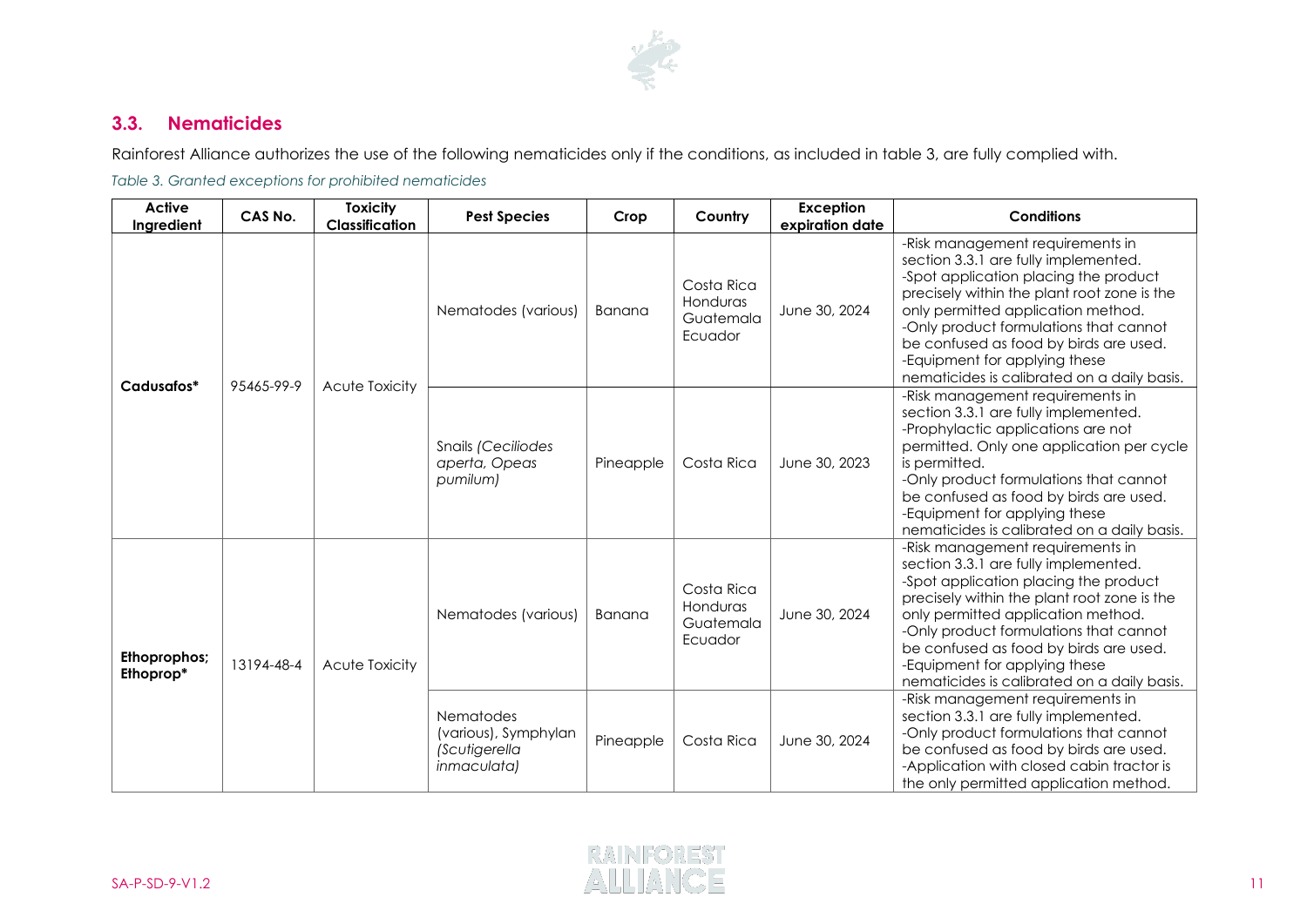

| <b>Active</b><br>Ingredient | CAS No.    | <b>Toxicity</b><br>Classification | <b>Pest Species</b>                                                           | Crop          | Country                                                                                                                                       | <b>Exception</b><br>expiration date | <b>Conditions</b>                                                                                                                                                                                                                                                        |
|-----------------------------|------------|-----------------------------------|-------------------------------------------------------------------------------|---------------|-----------------------------------------------------------------------------------------------------------------------------------------------|-------------------------------------|--------------------------------------------------------------------------------------------------------------------------------------------------------------------------------------------------------------------------------------------------------------------------|
| Fenamiphos*                 | 22224-92-6 | Acute Toxicity                    | Nematodes (various)                                                           | Banana        | <b>Belize</b><br>Costa Rica<br>Guatemala<br>Panama                                                                                            | June 30, 2024                       | -Risk management requirements in<br>section 3.3.1 are fully implemented.<br>-Only product formulations that cannot<br>be confused as food by birds are used.<br>-Spot application only.<br>-Only one application per year is<br>permitted.                               |
|                             |            |                                   | Nematodes (various)                                                           | Pineapple     | Costa Rica<br><b>Ivory Coast</b>                                                                                                              | June 30, 2024                       | -Risk management requirements in<br>section 3.3.1 are fully implemented.<br>-Only product formulations that cannot<br>be confused as food by birds are used.<br>-Application with closed cabin tractor is<br>the only permitted application method.                      |
| Oxamyl*                     | 23135-22-0 | Acute Toxicity                    | Nematodes<br>(various), Banana<br>weevil<br>(Cosmopolites<br>sordidus)        | <b>Banana</b> | Cameroon<br>Costa Rica<br>Ecuador<br>Guatemala<br>Honduras<br><b>Ivory Coast</b><br>Panama<br>Philippines<br>Spain-<br>Canary<br>Islands only | June 30, 2024                       | -Risk management requirements in<br>section 3.3.1 are fully implemented.<br>-Spot application only.                                                                                                                                                                      |
|                             |            |                                   | Nematodes (various)                                                           | Pineapple     | Costa Rica<br>Ecuador<br>Guatemala<br>Honduras<br><b>Ivory Coast</b><br>Panama                                                                | June 30, 2024                       | -Risk management. requirements in<br>section 3.3.1 are fully implemented.<br>-Application with closed cabin tractor is<br>the only permitted application method.                                                                                                         |
| Terbufos*                   | 13071-79-9 | Acute Toxicity                    | <b>Nematodes</b><br>(various), Banana<br>weevil<br>(Cosmopolites<br>sordidus) | Banana        | <b>Belize</b><br>Cameroon<br>Costa Rica<br>Ecuador<br>Guatemala<br>Honduras<br><b>Ivory Coast</b><br>Panama                                   | June 30, 2024                       | -Risk management. requirements in<br>section 3.3.1 are fully implemented.<br>-Spot application only.<br>-Only product formulations that cannot<br>be confused as food by birds are used.<br>-Equipment for applying these<br>nematicides is calibrated on a daily basis. |

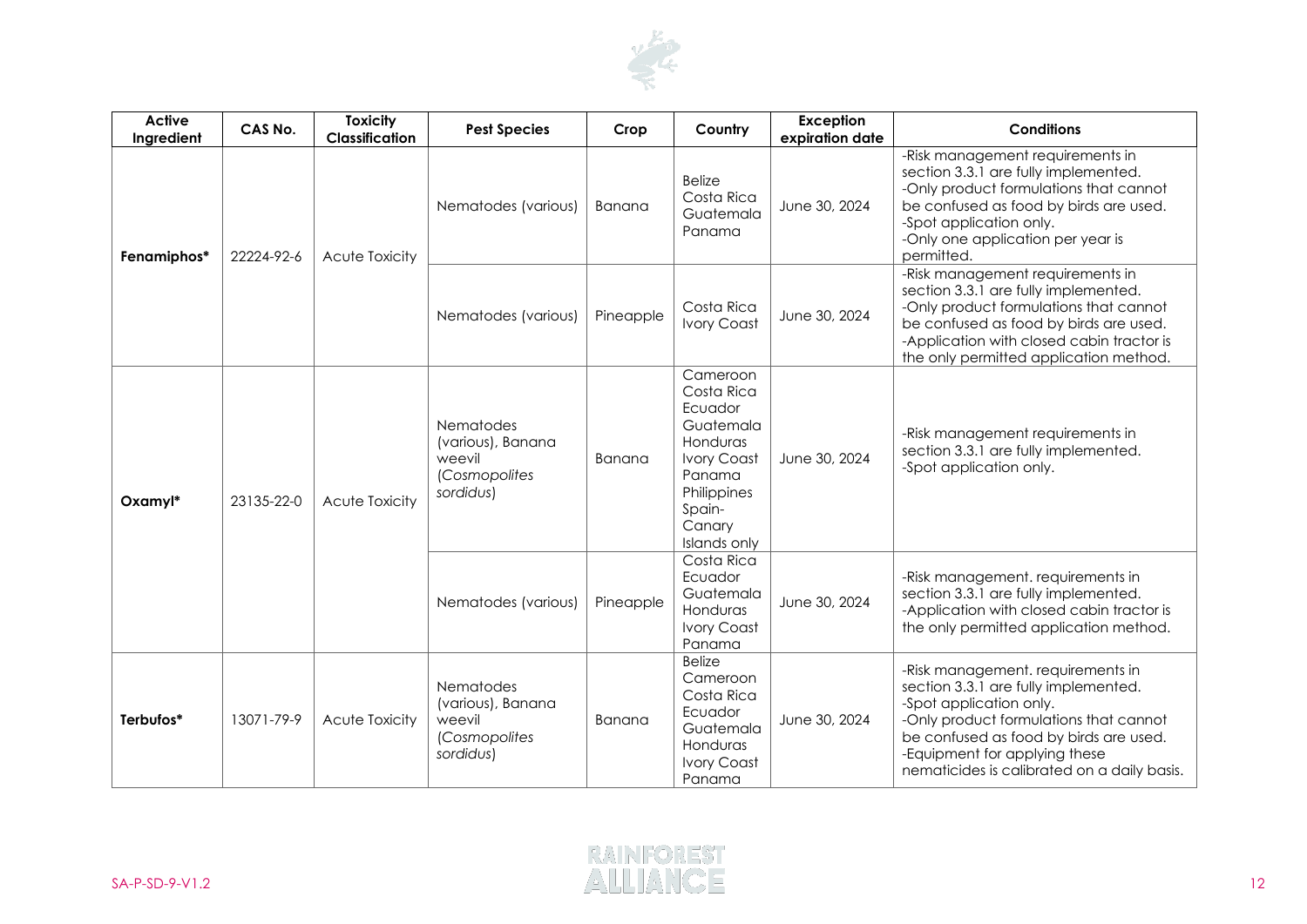

#### **3.3.1. Risk management requirements for substances with acute & chronic toxicity:**

- a. Women under 50 years old do not apply these pesticides and are not present or near the application areas
- b. Personal Protective Equipment (PPE) is used as prescribed in the product's label Material Safety Data Sheet (MSDS). If labels do not provide details of PPE for applicators, basic protective clothing with protection for eyes (i.e. a face mask or goggles) and respiratory protection (i.e. a respirator) are worn
- c. Restricted Entry Intervals (REI) as stipulated in the product's MSDS, label or security tag are implemented, for protecting persons entering pesticide applied areas without PPE. When two or more products with different REIs are used at the same time, the longest interval applies
- d. Daily maximum application time for applicators is limited to eight hours, two shifts of four hours maximum each, with bathing in between application periods to wash off residues, and clean PPE clothing for each shift. Application is conducted during the coolest hours of the day
- e. Potentially affected persons or communities are identified and alerted in advance of application. Explicit flags or signs are used to identify treated fields, and access to treated fields is prevented

## **3.4. Insecticides/Acaricides**

Rainforest Alliance authorizes the use of the following insecticides/acaricide only if the conditions, as included in table 4, are fully complied with.

| Active<br>Ingredient   | CAS No.    | <b>Toxicity</b><br><b>Classification</b> | <b>Pest Species</b>                                                                                                                                                                                                                  | Crop      | <b>Countries</b>                                                                                   | <b>Exception</b><br>expiration date | <b>Conditions</b>                                                           |
|------------------------|------------|------------------------------------------|--------------------------------------------------------------------------------------------------------------------------------------------------------------------------------------------------------------------------------------|-----------|----------------------------------------------------------------------------------------------------|-------------------------------------|-----------------------------------------------------------------------------|
| Abamectin <sup>4</sup> |            |                                          | Phytophagous mites<br>(Tetranychus urticae)                                                                                                                                                                                          | Asparagus | Peru                                                                                               | June 30, 2024                       | -Risk management<br>requirements in section 3.4.1<br>are fully implemented. |
|                        | 71751-41-2 | Acute toxicity                           | Mites (Oligonychus spp.,<br>Panonychus spp., Brevipalpus<br>chilensis, Tetranychus urticae,<br>Polyphagotarsonemus<br>latus, Aceria sheldoni, Bryobia<br>rubrioculus), Thrips (Heliothrips<br>haemorrhoidalis, Frankliniella<br>sp.) | Avocado   | Chile<br>Colombia<br>Guatemala<br>Mexico<br>Peru                                                   | June 30, 2024                       | -Risk management<br>requirements in section 3.4.1<br>are fully implemented. |
|                        |            |                                          | Nematodes (various),<br>banana weevil (Cosmopolites<br>sordidus), Mealybugs<br>(Pseudococcus sp., Ferrisla<br>sp., Dysmicoccus sp.), Mites<br>(Tetranychus sp.)                                                                      | Banana    | <b>Belize</b><br>Colombia<br>Costa Rica<br>Ecuador<br>Guatemala<br>Honduras<br>Nicaragua<br>Panama | June 30, 2024                       | -Risk management<br>requirements in section 3.4.1<br>are fully implemented. |

*Table 4. Granted exceptions for prohibited insecticides/acaricide*

<span id="page-12-0"></span><sup>4</sup> Recommendation: Depending on the formulation, combination of abamectin with horticultural/narrow oils increases effectiveness and reduce spray drift

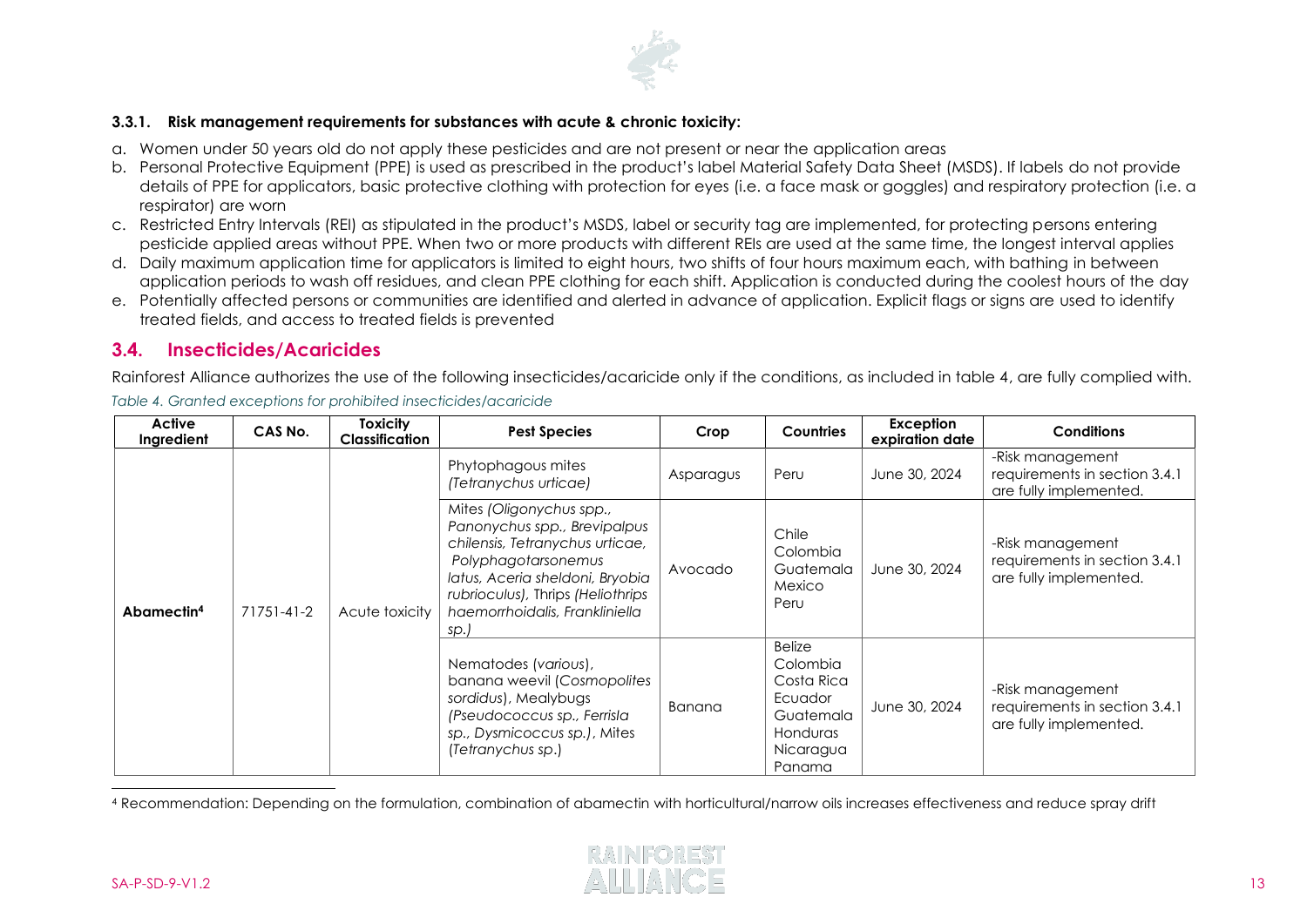

| <b>Active</b><br>Ingredient | CAS No. | <b>Toxicity</b><br>Classification | <b>Pest Species</b>                                                                                                                                                                                                                                                                                                                                                                                      | Crop                              | <b>Countries</b>                                                                                               | <b>Exception</b><br>expiration date | <b>Conditions</b>                                                           |
|-----------------------------|---------|-----------------------------------|----------------------------------------------------------------------------------------------------------------------------------------------------------------------------------------------------------------------------------------------------------------------------------------------------------------------------------------------------------------------------------------------------------|-----------------------------------|----------------------------------------------------------------------------------------------------------------|-------------------------------------|-----------------------------------------------------------------------------|
|                             |         |                                   | Phytophagous mites<br>(Panonychus ulmi,<br>Tetranychus urticae, Bryobia<br>rubrioculus, Brevipalpus<br>chilensis, Eriophyses erineus,<br>Oligonychus yothersi,<br>Panonychus citri, Aculus<br>cornutus), Thrips (Frankliniella<br>occidentalis)                                                                                                                                                          | Cherry                            | Chile                                                                                                          | June 30, 2024                       | -Risk management<br>requirements in section 3.4.1<br>are fully implemented. |
|                             |         |                                   | Phytophagous mites<br>(Tetranychus urticae,<br>Oligonychus spp.,<br>Panonychus spp., Brevipalpus<br>spp., Polyphagotarsonemus<br>latus, Eriophyes spp., Aceria<br>sheldoni, Bryobia rubrioculus,<br>Phyllocoptruta oleivora,<br>Colomerus vitis), Citrus leaf<br>miner (Phyllocnistis citrella),<br><b>Black tea thrips (Heliothrips</b><br>haemorrhoidalis), Asian citrus<br>psyllid (Diaphorina citri) | Citrus                            | <b>Brazil</b><br>Chile<br>Peru                                                                                 | June 30, 2024                       | -Risk management<br>requirements in section 3.4.1<br>are fully implemented. |
|                             |         |                                   | Leaf miner (Leucoptera<br>coffeella), Mites (Tetranychus<br>urticae, Oligonychus ilicis,<br>Brevipalpus phoenicis),<br>Nematodes (various)                                                                                                                                                                                                                                                               | Coffee                            | <b>Brazil</b><br>Colombia<br>El Salvador<br>Guatemala<br>Honduras<br>Nicaragua<br>Panama<br>Tanzania<br>Zambia | June 30, 2024                       | -Risk management<br>requirements in section 3.4.1<br>are fully implemented. |
|                             |         |                                   | Phytophagous mites<br>(Tetranychus spp.), Leaf miner<br>(Liriomyza spp.), Thrips<br>(Frankliniella spp., Thrips sp.),<br>Nematodes (various)                                                                                                                                                                                                                                                             | Flowers and<br><b>Ornamentals</b> | Colombia<br>Ecuador<br>Guatemala<br>Mexico                                                                     | June 30, 2024                       | -Risk management<br>requirements in section 3.4.1<br>are fully implemented. |

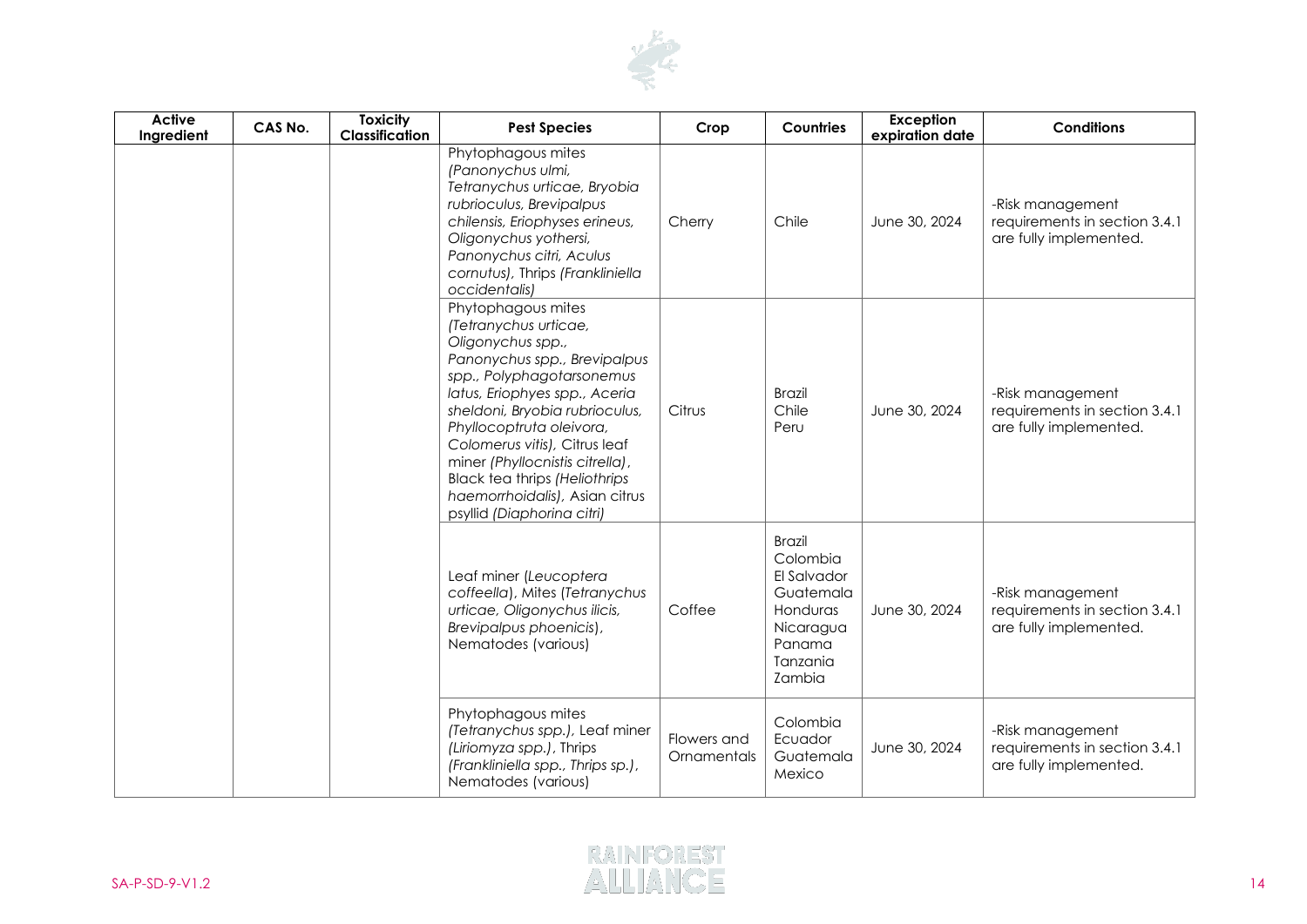

| <b>Active</b><br>Ingredient | CAS No.    | <b>Toxicity</b><br><b>Classification</b> | <b>Pest Species</b>                                                                                                           | Crop                 | Countries                                                                 | <b>Exception</b><br>expiration date | <b>Conditions</b>                                                                                                                                                                                                 |
|-----------------------------|------------|------------------------------------------|-------------------------------------------------------------------------------------------------------------------------------|----------------------|---------------------------------------------------------------------------|-------------------------------------|-------------------------------------------------------------------------------------------------------------------------------------------------------------------------------------------------------------------|
|                             |            |                                          | Mites (Colomerus vitis,<br>Tetranychus spp., Brevipalpus<br>chilensis), Citrus pyralid<br>(Cryptoblabes gnidiella)            | Grapes               | <b>Brazil</b><br>Chile<br>Peru                                            | June 30, 2024                       | -Risk management<br>requirements in section 3.4.1<br>are fully implemented.                                                                                                                                       |
|                             |            |                                          | Scales (Pinnaspis aspidistrae)                                                                                                | Mango                | <b>Brazil</b>                                                             | June 30, 2024                       | -Risk management<br>requirements in section 3.4.1<br>are fully implemented.                                                                                                                                       |
|                             |            |                                          | Leaf miner (Liriomyza sp.),<br>Mites (Tetranychus sp.),<br>Pickleworm (Diaphania<br>nitidalis), White fly (Bemisia<br>tabaci) | Melon                | <b>Brazil</b><br>Costa Rica                                               | June 30, 2024                       | -Risk management<br>requirements in section 3.4.1<br>are fully implemented.                                                                                                                                       |
|                             |            |                                          | Mites (Polyphagotarsonemus<br>latus)                                                                                          | Pepper<br>(Capsicum) | Peru                                                                      | June 30, 2024                       | -Risk management<br>requirements in section 3.4.1<br>are fully implemented.                                                                                                                                       |
|                             |            |                                          | Leaf miner (Liriomyza<br>huidobrensis)                                                                                        | Potato               | Uganda                                                                    | June 30, 2024                       | -Risk management<br>requirements in section 3.4.1<br>are fully implemented.                                                                                                                                       |
|                             |            |                                          | Leaf miner (Liriomyza sp.)                                                                                                    | Watermelon           | <b>Brazil</b><br>Costa Rica                                               | June 30, 2024                       | -Risk management<br>requirements in section 3.4.1<br>are fully implemented.                                                                                                                                       |
| <b>Borax</b>                | 1303-96-4  | Chronic<br>toxicity                      | Leaf-cutting ants and termites                                                                                                | All crops            | All<br>countries                                                          | June 30, 2024                       | -Risk management<br>requirements in section 3.4.1<br>are fully implemented.                                                                                                                                       |
| <b>Boric Acid</b>           | 10043-35-3 | Chronic<br>toxicity                      | Leaf-cutting ants and termites                                                                                                | All crops            | All<br>countries                                                          | June 30, 2024                       | -Risk management<br>requirements in section 3.4.1<br>are fully implemented.                                                                                                                                       |
| Chlorpyrifos*               | 2921-88-2  | Chronic<br>toxicity                      | Mealybugs (Pseudococcus<br>sp., Ferrisla sp., Dysmicoccus<br>sp.), Aphids (Pentalonia sp.),<br>Scarring beetle (Colaspis sp.) | Banana               | Colombia<br>Costa Rica<br>Ecuador<br>Guatemala<br>Honduras<br>Philippines | June 30, 2023                       | -Risk management<br>requirements in section 3.4.1<br>are fully implemented.<br>-Use is permitted for<br>impregnated plastics only.<br>-Exception will not be<br>subject for renewal after the<br>expiration date. |

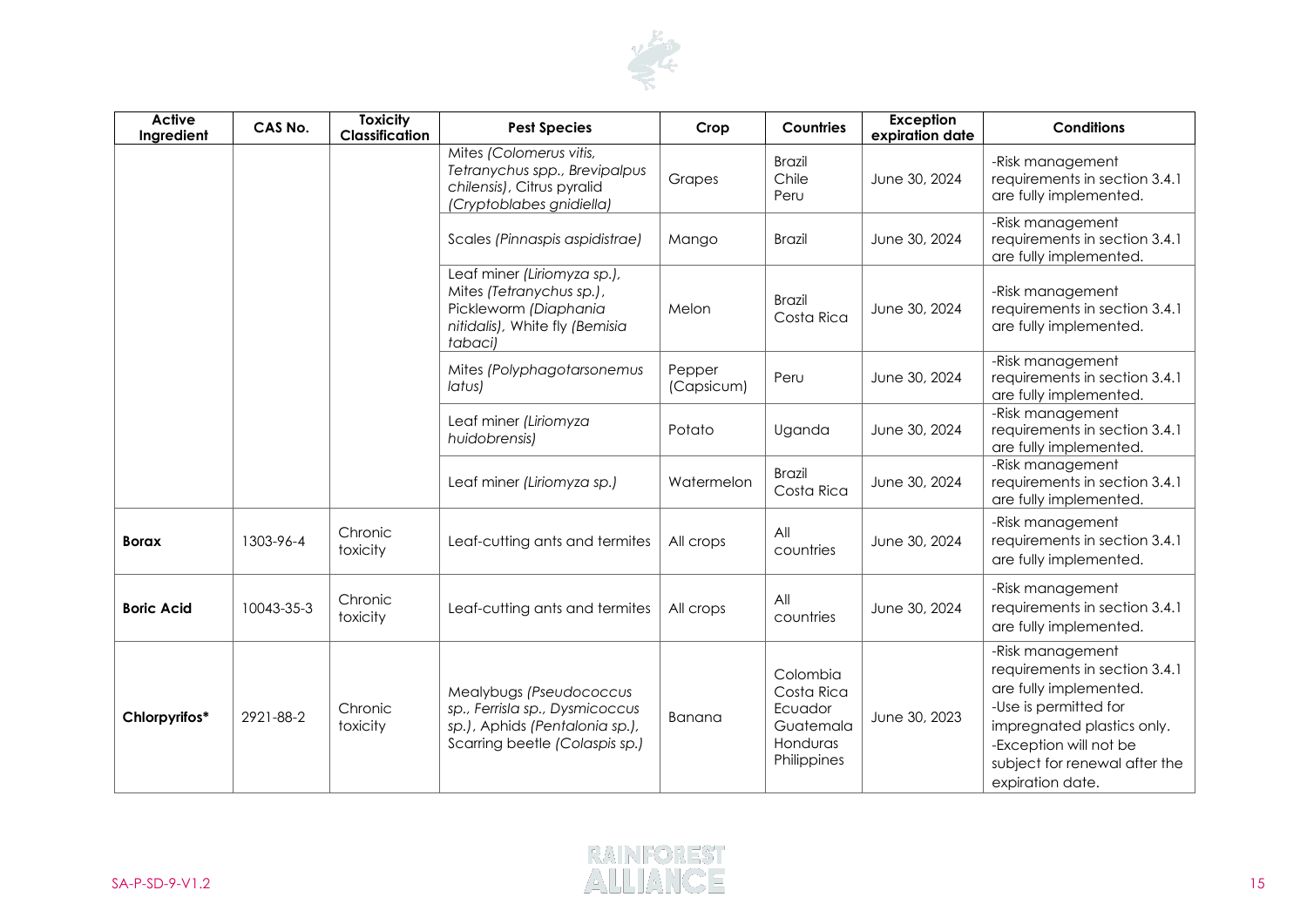

| <b>Active</b><br>Ingredient | CAS No.     | <b>Toxicity</b><br>Classification         | <b>Pest Species</b>                                                                                                                            | Crop                       | Countries                                                                                                             | <b>Exception</b><br>expiration date | <b>Conditions</b>                                                                                                                                                                                                                                                                                  |
|-----------------------------|-------------|-------------------------------------------|------------------------------------------------------------------------------------------------------------------------------------------------|----------------------------|-----------------------------------------------------------------------------------------------------------------------|-------------------------------------|----------------------------------------------------------------------------------------------------------------------------------------------------------------------------------------------------------------------------------------------------------------------------------------------------|
|                             |             |                                           | Symphylan (Scutigerella<br><i>immaculata)</i>                                                                                                  | Pineapple                  | Costa Rica<br>Ecuador<br><b>Ivory Coast</b>                                                                           | June 30, 2023                       | -Risk management<br>requirements in section 3.4.1<br>are fully implemented.<br>-Application with closed<br>cabin tractor is the only<br>permitted application<br>method. Use is permitted<br>before flowering only.<br>-Exception will not be<br>subject for renewal after the<br>expiration date. |
| <b>Fipronil</b>             |             | Severe<br>effects<br>(Pollinator<br>risk) | Leaf cutting ants (Several<br>species)                                                                                                         | Citrus                     | <b>Brazil</b>                                                                                                         | June 30, 2023                       | -Risk management<br>requirements in section 3.4.2<br>are fully implemented.<br>-Application is restricted to<br>solid baits in ant mounds or<br>trails. Liquid applications of<br>fipronil are prohibited.                                                                                         |
|                             | 120068-37-3 |                                           | Thrips (Frankliniella spp., Thrips<br>sp.), Leaf miners (Liriomyza<br>spp.), Copitarsia moths<br>(Copitarsia spp.)                             | Flowers and<br>Ornamentals | Costa Rica                                                                                                            | June 30, 2023                       | -Risk management<br>requirements in section 3.4.2<br>are fully implemented.<br>-Use is permitted in closed<br>environments only, such as<br>greenhouses.<br>-Exception will not be<br>subject for renewal after the<br>expiration date.                                                            |
| Imidacloprid                | 138261-41-3 | Severe<br>effects<br>(Pollinator<br>risk) | Mealybugs (Pseudococcus<br>sp., Ferrisla sp., Dysmicoccus<br>sp.), Aphids (Pentalonia sp.),<br><b>Banana weevil (Cosmopolites</b><br>sordidus) | Banana                     | Cameroon<br>Costa Rica<br>Ecuador<br>Guatemala<br>Honduras<br><b>Ivory Coast</b><br>Panama<br>Philippines<br>Suriname | June 30, 2023                       | -Risk management<br>requirements in section 3.4.2<br>are fully implemented.<br>-Spot application only.                                                                                                                                                                                             |

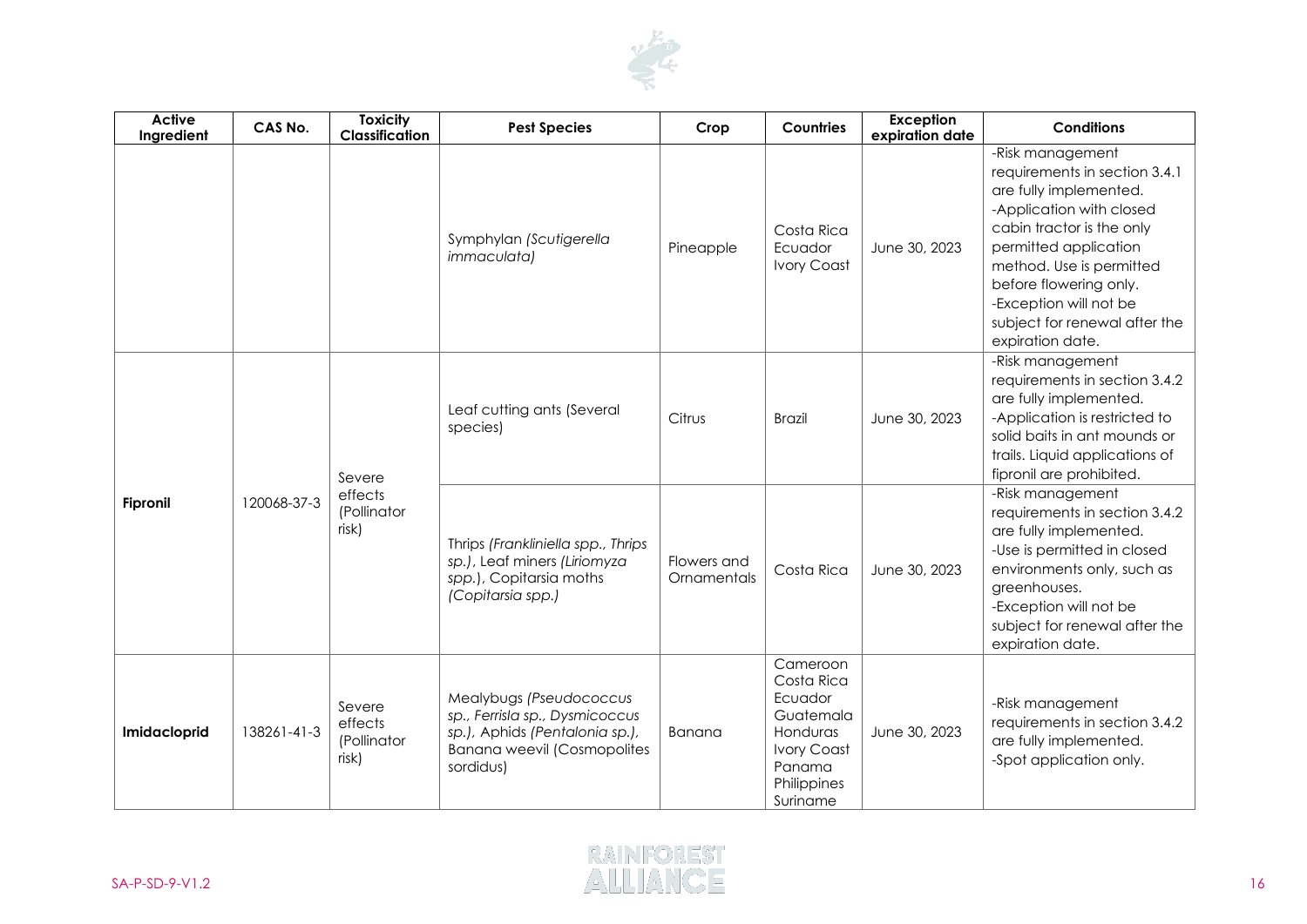

| <b>Active</b><br>Ingredient | CAS No.     | <b>Toxicity</b><br>Classification         | <b>Pest Species</b>                                                                                                                         | Crop   | <b>Countries</b>                                                   | <b>Exception</b><br>expiration date | <b>Conditions</b>                                                                                                                                                                                                                                                                                                                 |
|-----------------------------|-------------|-------------------------------------------|---------------------------------------------------------------------------------------------------------------------------------------------|--------|--------------------------------------------------------------------|-------------------------------------|-----------------------------------------------------------------------------------------------------------------------------------------------------------------------------------------------------------------------------------------------------------------------------------------------------------------------------------|
|                             |             |                                           | Grapevine phylloxera (Viteus<br>vitifoliae)                                                                                                 | Grapes | Peru                                                               | June 30, 2023                       | -Risk management<br>requirements in section 3.4.2<br>are fully implemented.<br>-Spot application only.                                                                                                                                                                                                                            |
|                             |             |                                           | Asian citrus psyllid<br>(Diaphorina citri)                                                                                                  | Citrus | <b>Brazil</b>                                                      | June 30, 2023                       | -Risk management<br>requirements in section 3.4.2<br>are fully implemented.<br>-Drench application only<br>(spot application).                                                                                                                                                                                                    |
|                             |             |                                           | Coffee Berry Borer<br>(Hypotenemus hampei)                                                                                                  | Coffee | Costa Rica                                                         | June 30, 2023                       | -Risk management<br>requirements in section 3.4.2<br>are fully implemented.<br>-Cultural pre- and post-<br>harvest control methods are<br>implemented.<br>-Flowering registry is carried<br>out. Applications only<br>between 60 and 90 days<br>after flowering. The defined<br>threshold level is 4%.<br>-Spot application only. |
| Spirodiclofen               | 148477-71-8 | Chronic<br>toxicity                       | Citrus leprosis mite<br>(Brevipalpus yothersi)                                                                                              | Citrus | <b>Brazil</b><br>Chile                                             | June 30, 2023                       | -Risk management<br>requirements in section 3.4.1<br>are fully implemented.                                                                                                                                                                                                                                                       |
| <b>Thiacloprid</b>          | 111988-49-9 | Chronic<br>toxicity                       | Tea mosquito bug (Helopeltis<br>theivora)                                                                                                   | Tea    | India                                                              | June 30, 2023                       | -Risk management<br>requirements in section 3.4.1<br>are fully implemented.                                                                                                                                                                                                                                                       |
| Thiamethoxam                | 153719-23-4 | Severe<br>effects<br>(Pollinator<br>risk) | Nematodes (various), Banana<br><b>Weevils (Cosmopolites</b><br>sordidus), Mealybugs<br>(Pseudococcus sp., Ferrisla<br>sp., Dysmicoccus sp.) | Banana | Cameroon<br>Colombia<br>Ecuador<br>Guatemala<br>Honduras<br>Panama | June 30, 2023                       | -Risk management<br>requirements in section 3.4.2<br>are fully implemented.<br>-Spot application only.                                                                                                                                                                                                                            |
|                             |             |                                           | Asian citrus psyllid<br>(Diaphorina citri)                                                                                                  | Citrus | <b>Brazil</b>                                                      | June 30, 2023                       | -Risk management<br>requirements in section 3.4.2<br>are fully implemented.<br>-Drench application only<br>(spot application).                                                                                                                                                                                                    |

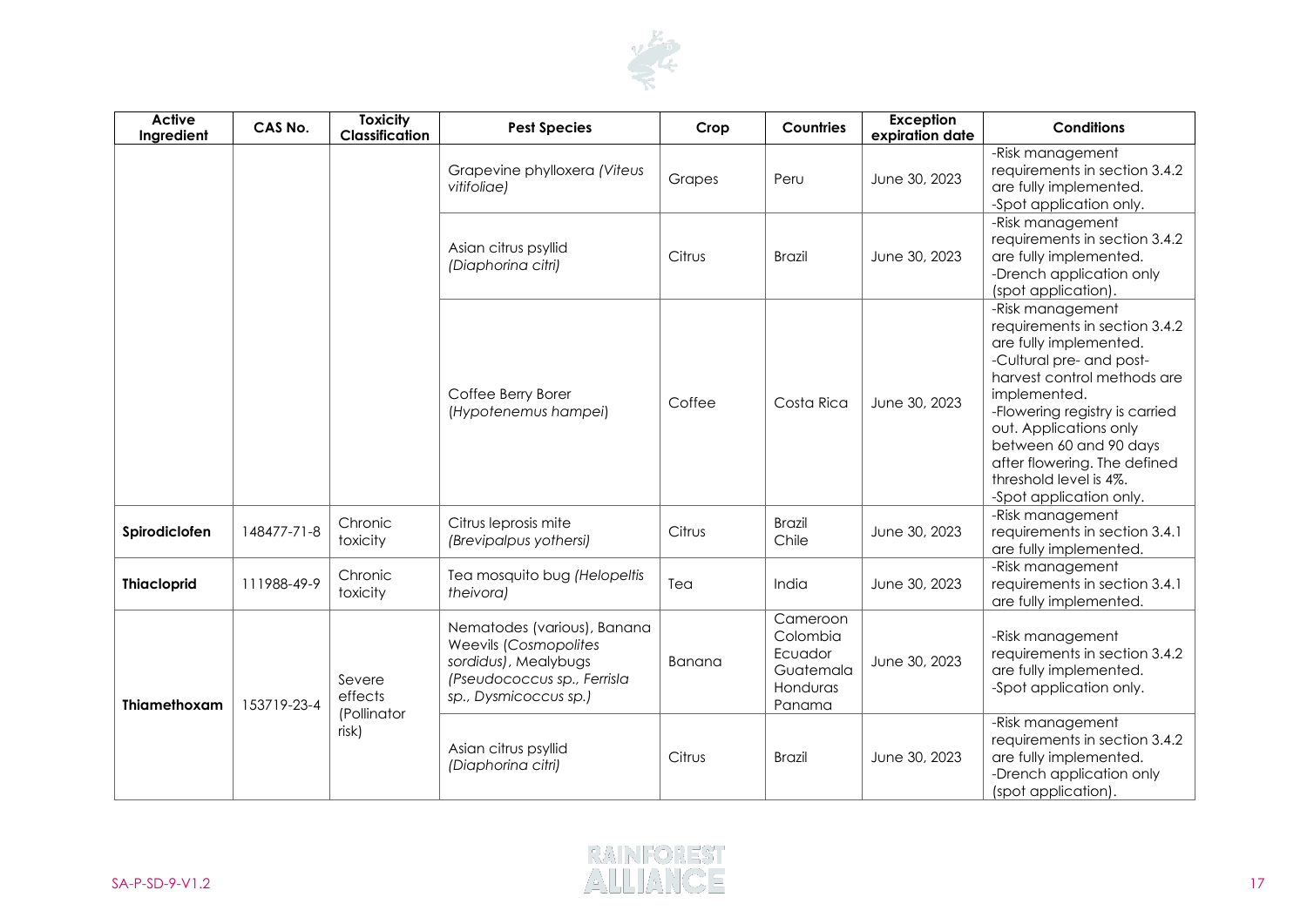

| <b>Active</b><br>Ingredient | CAS No. | <b>Toxicity</b><br>Classification | <b>Pest Species</b>                                                                                                                                                                                                                                                     | Crop                       | Countries                                                                                                              | <b>Exception</b><br>expiration date | <b>Conditions</b>                                                                                                                                                                                                                                                                                                                                                                    |
|-----------------------------|---------|-----------------------------------|-------------------------------------------------------------------------------------------------------------------------------------------------------------------------------------------------------------------------------------------------------------------------|----------------------------|------------------------------------------------------------------------------------------------------------------------|-------------------------------------|--------------------------------------------------------------------------------------------------------------------------------------------------------------------------------------------------------------------------------------------------------------------------------------------------------------------------------------------------------------------------------------|
|                             |         |                                   | Cocoa caspid (Distantiella<br>theobroma), Mirids<br>(Sahlbergella singularis),<br>Cocoa pod borer<br>(Conopomorpha cramerella)                                                                                                                                          | Cocoa                      | Ghana<br>Indonesia<br><b>Ivory Coast</b><br>Nigeria                                                                    | June 30, 2023                       | -Risk management<br>requirements in section 3.4.2<br>are fully implemented.<br>-No more of 4 applications<br>per year are permitted.<br>-In Ghana, applications are<br>conducted from August until<br>December.<br>- In Ivory Coast, applications<br>are conducted in<br>July/August (28 days<br>interval) and<br>December/January (28<br>days interval).<br>-Spot application only. |
|                             |         |                                   | Mealybugs (Planococcus<br>lilacinus, Pseudococcus spp.,<br>Dysmicoccus sp.,<br>Neochavesia caldasiae, Puto<br>barberi, Rhizoecus spp.),<br>Coffee berry borer<br>(Hypothenemus hampei),<br>Coffee Leaf Miner<br>(Leucoptera coffeella), Giant<br>cicada (Quesada gigas) | Coffee                     | <b>Brazil</b><br>Colombia<br>El Salvador<br>Guatemala<br>Honduras<br>Nicaragua<br>Panama<br>Peru<br>Tanzania<br>Zambia | June 30, 2023                       | -Risk management<br>requirements in section 3.4.2<br>are fully implemented.<br>-For Coffee berry borer:<br>cultural pre- and post-<br>harvest control methods are<br>implemented. Flowering<br>registry is carried out.<br>Applications only between<br>60 and 90 days after<br>flowering. The defined<br>threshold level is 4%.<br>-Drench application only<br>(spot application).  |
|                             |         |                                   | Aphids (Macrosiphum spp.,<br>Myzus sp.), Thrips (Frankliniella<br>sp., Thrips sp.), Whitefly<br>(Trialeurodes sp.)                                                                                                                                                      | Flowers and<br>Ornamentals | Colombia<br>Ecuador<br>Guatemala                                                                                       | June 30, 2023                       | -Risk management<br>requirements in section 3.4.2<br>are fully implemented.<br>-Use is permitted in closed<br>environments only, such as<br>greenhouses.                                                                                                                                                                                                                             |

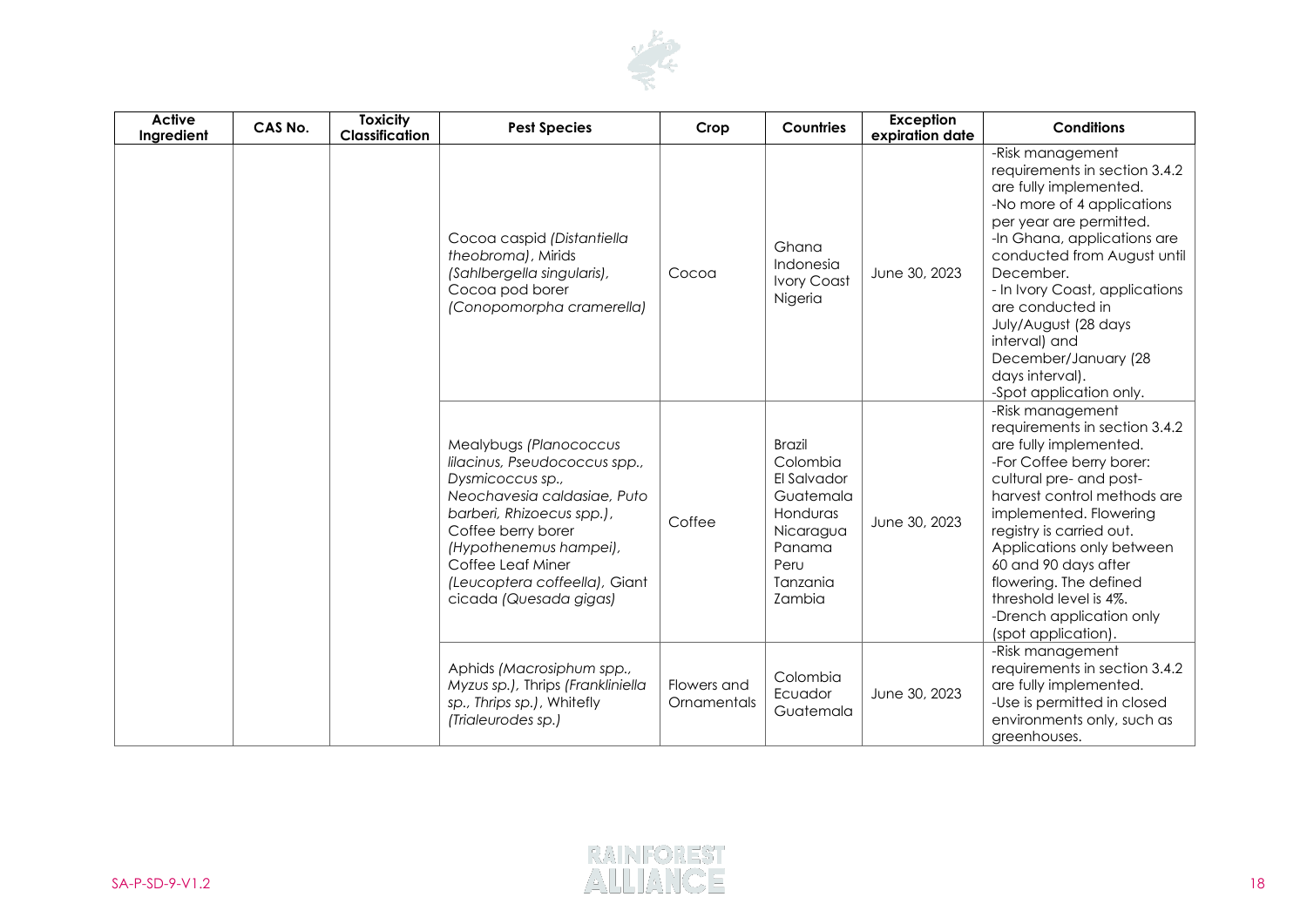

| Active<br>Ingredient | CAS No. | Toxicity<br><b>Classification</b> | <b>Pest Species</b>                            | Crop       | <b>Countries</b> | Exception<br>expiration date | <b>Conditions</b>                                                                                                    |
|----------------------|---------|-----------------------------------|------------------------------------------------|------------|------------------|------------------------------|----------------------------------------------------------------------------------------------------------------------|
|                      |         |                                   | Perola de terra (Eurhizococus<br>brasiliensis) | Grapes     | Brazil           | June 30, 2023                | -Risk management<br>requirements in section 3.4.2<br>are fully implemented.<br>-Spot application only.               |
|                      |         |                                   | Stink bug (Dichelops<br>melacanthus)           | Maize      | Brazil           | June 30, 2023                | -Risk management<br>requirements in section 3.4.2<br>are fully implemented.<br>-Permitted as seed<br>treatment only. |
|                      |         |                                   | Withe fly (Bemisia tabaci)                     | Melon      | Costa Rica       | June 30, 2023                | -Risk management<br>requirements in section 3.4.2<br>are fully implemented.                                          |
|                      |         |                                   | Mealybugs (Dysmicoccus<br>brevipes)            | Pineapple  | Costa Rica       | June 30, 2023                | -Risk management<br>requirements in section 3.4.2<br>are fully implemented.                                          |
|                      |         |                                   | Tea Mosquito bug (Helopeltis<br>theivora)      | Tea        | <b>India</b>     | June 30, 2023                | -Risk management<br>requirements in section 3.4.2<br>are fully implemented.<br>-Spot application only.               |
|                      |         |                                   | Withe fly (Bemisia tabaci)                     | Watermelon | Costa Rica       | June 30, 2023                | -Risk management<br>requirements in section 3.4.2<br>are fully implemented.                                          |

#### **3.4.1. Risk management requirements for substances with acute & chronic toxicity:**

- a. Women under 50 years old do not apply these pesticides and are not present or near the application areas.
- b. Personal Protective Equipment (PPE) is used as prescribed in the product's label or Material Safety Data Sheet (MSDS). If labels do not provide details of PPE for applicators, basic protective clothing<sup>5</sup> with protection for eyes (i.e. a face mask or goggles) and respiratory protection (i.e. a respirator) are worn.
- c. Restricted Entry Intervals (REI) as stipulated in the product's MSDS, label or security tag are implemented, for protecting persons entering pesticide applied areas without PPE. When two or more products with different REIs are used at the same time, the longest interval applies.
- d. Daily maximum application time for applicators is limited to eight hours, two shifts of four hours maximum each, with bathing in between application periods to wash off residues, and clean PPE clothing for each shift. Application is conducted during the coolest hours of the day.

<sup>&</sup>lt;sup>5</sup> Apparel and footwear for persons handling pesticides include coveralls over a long-sleeved shirt, long pants, socks, and stout shoes, with chemically resistant gloves, with protection for eyes (i.e., a face mask or goggles), and respiratory protection (i.e., a respirator). From [Annex-1-Glossary.pdf \(rainforest-alliance.org\)](https://www.rainforest-alliance.org/business/wp-content/uploads/2020/06/Annex-1-Glossary.pdf)

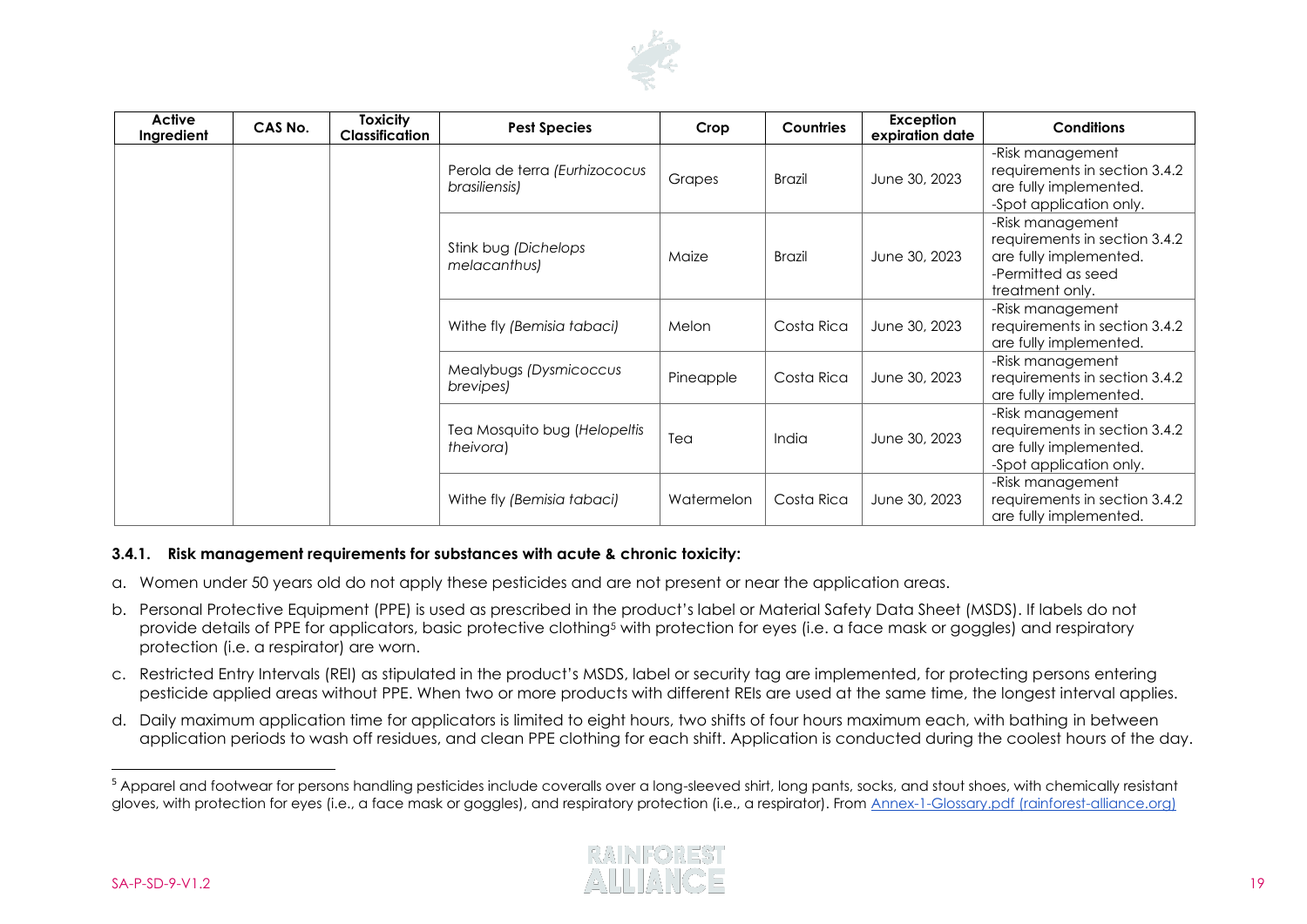

e. Potentially affected persons or communities are identified and alerted in advance of application. Explicit flags or signs are used to identify treated fields, and access to treated fields is prevented.

#### **3.4.2. General risk management requirements for substances with severe effects (pollinator toxicity):**

- a. Producers do not apply these substances on flowering crops and avoid drift to flowering weeds, or to cover crops that are attractive to beneficial insects (natural enemies and pollinators).
- b. Beneficial insects are monitored, and application time is defined based on monitoring results. Applications are avoided during high activity hours. Substances are ideally applied in the late afternoon or night-time from 6 pm onwards during low activity times of pollinators.
- c. If beehives are used for pollination, these are temporarily covered during the chemical application. Beehives are provided with a clean water source outside the treated area.
- d. Soil cover is maximized (cover crops, mulch, crop residues or similar) to reduce contact of these substances with the soil and leaching into ground water. Not applicable in case of drench applications.
- e. Flowering strips of native vegetation are planted outside the farm or at the edges of the crop within the farm to provide food and shelter for beneficial insects and promote a more stable agroecosystem.

# **3.5. Fumigants for storage pest control**

Rainforest Alliance authorizes the use of the following fumigants for storage pest control only if the conditions, as included in table 5, are fully complied with.

#### *Table 5. Granted exceptions for prohibited fumigants*

| Active<br>Ingredient                      | CAS No.                 | Toxicity<br><b>Classification</b> | <b>Pest Species</b> | Crop   | Country       | Exception<br>expiration date | <b>Conditions</b>                                                                                                                         |
|-------------------------------------------|-------------------------|-----------------------------------|---------------------|--------|---------------|------------------------------|-------------------------------------------------------------------------------------------------------------------------------------------|
| <b>Aluminum</b><br>phosphide<br>Phosphine | 20859-73-8<br>7803-51-2 | Fatal if inhaled                  | Several             | Cocoa  | All countries | June 30, 2024                | -Risk management<br>requirements in section 3.5.1<br>are fully implemented.<br>-The use is permitted for post-<br>harvest processes only. |
| <b>Aluminum</b><br>phosphide<br>Phosphine | 20859-73-8<br>7803-51-2 | Fatal if inhaled                  | Several             | Coffee | All countries | June 30, 2024                | -Risk management<br>requirements in section 3.5.1<br>are fully implemented.<br>-The use is permitted for post-<br>harvest processes only. |

<span id="page-19-0"></span>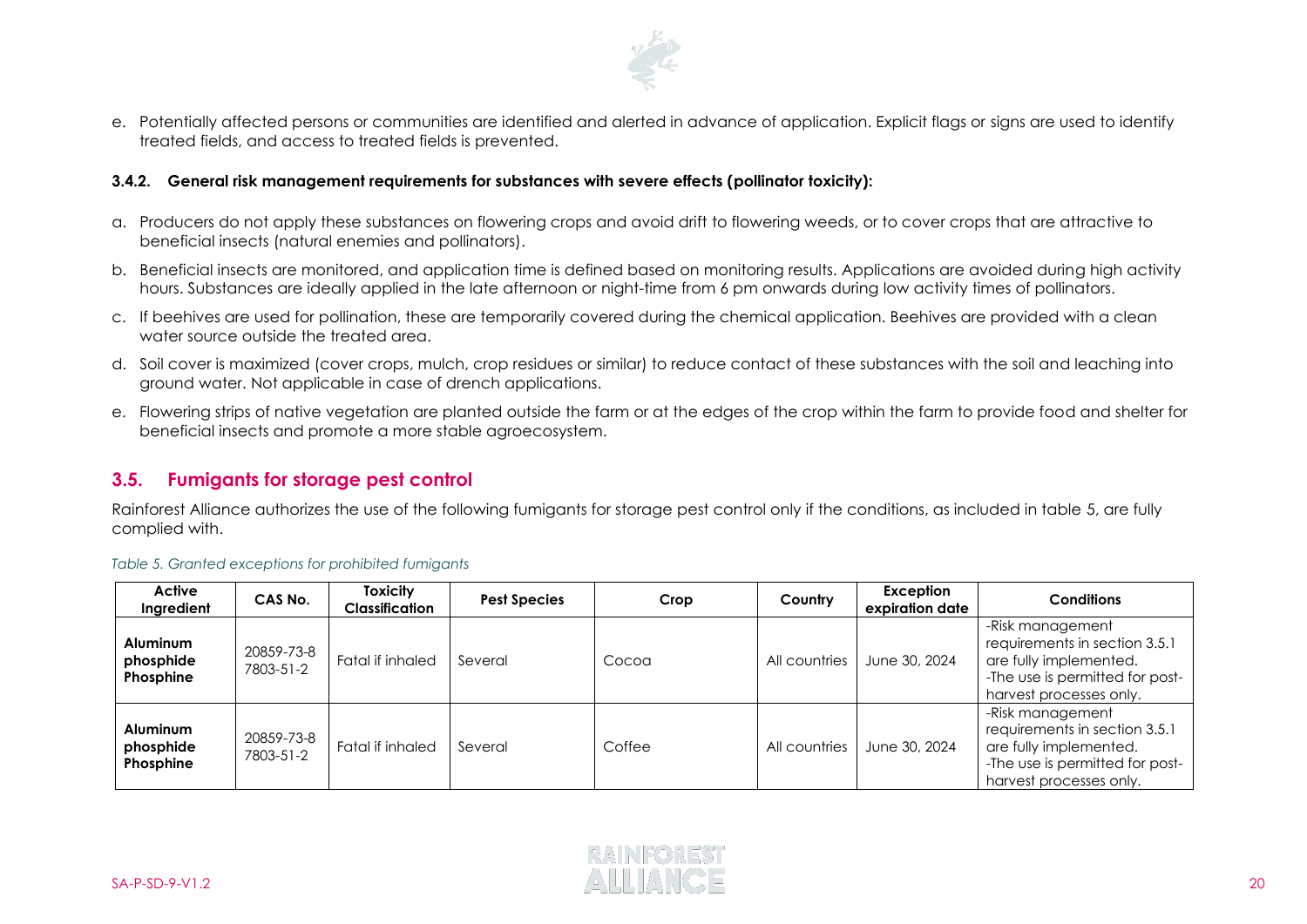

| Aluminum<br>phosphide<br>Magnesium<br>phosphide<br>Phosphine | 20859-73-8<br>12057-74-8<br>7803-51-2 | Fatal if inhaled | Several                                    | Herbs and Spices                           | All countries | June 30, 2024 | -Risk management<br>requirements in section 3.5.1<br>are fully implemented.<br>-The use is permitted for post-<br>harvest processes only. |
|--------------------------------------------------------------|---------------------------------------|------------------|--------------------------------------------|--------------------------------------------|---------------|---------------|-------------------------------------------------------------------------------------------------------------------------------------------|
| Magnesium<br>phosphide<br>Phosphine                          | 12057-74-8<br>7803-51-2               | Fatal if inhaled | Thrips (Frankliniella<br>spp., Thrips sp.) | Flowers and<br>ornamentals                 | Colombia      | June 30, 2024 | -Risk management<br>requirements in section 3.5.1<br>are fully implemented.                                                               |
| Aluminum<br>phosphide<br>Magnesium<br>phosphide<br>Phosphine | 20859-73-8<br>12057-74-8<br>7803-51-2 | Fatal if inhaled | Several                                    | Any crop, if required<br>by applicable law | All countries | June 30, 2024 | -Risk management<br>requirements in section 3.5.1<br>are fully implemented.<br>-The use is permitted for post-<br>harvest processes only. |

#### **3.5.1. Risk management requirements for fumigants:**

- a. The product is applied only in closed, controlled, and sealed environments with gas leak detectors (gas meters). These detectors may be portable devices.
- b. There is a buffer zone around the storages or containers where fumigation is conducted. The buffer zone can be accessed only by authorized persons wearing protective equipment (e.g. gas masks). The dimensions of the buffer zone are between 3 and 150 meters depending on the application rate, facility, and storage/container size. Gas meters are placed at several locations along the buffer zone perimeter to control acceptable occupational exposure limits as well as fire protection. Parameters are check against the national regulation or the following (whichever is more stringent):
	- i. If concentrations exceed 0.3 ppm, no presence of unprotected workers or bystanders is allowed, and the area is evacuated.
- c. Nearby the area where fumigation is done and where the substances are stored, electricity is set up in a way phosphine gas cannot be accidentally ignited and all sources of ignition are removed.
- d. Fumigant handlers have completed mandatory annual training on product-specific training material, and facility-specific information. Personnel working in the sites where the fumigation is conducted or the substances are stored, are trained on the use of and equipped with specific fire-extinguishing equipment (sand, carbon dioxide powder) to extinguish the fire. The use of water for the purpose of extinguishing fires is prohibited.
- e. Personal Protective Equipment (PPE) is used as prescribed in the product's label or MSDS (Material Safety Data Sheet). If labels do not provide details of PPE for applicators, basic protective clothing<sup>6</sup> with protection for eyes (i.e. a face mask or goggles) and the following respirators:

<sup>&</sup>lt;sup>6</sup> Apparel and footwear for persons handling pesticides include coveralls over a long-sleeved shirt, long pants, socks, and stout shoes, with chemically resistant gloves, with protection for eyes (i.e., a face mask or goggles), and respiratory protection (i.e., a respirator). From [Annex-1-Glossary.pdf \(rainforest-alliance.org\)](https://www.rainforest-alliance.org/business/wp-content/uploads/2020/06/Annex-1-Glossary.pdf)

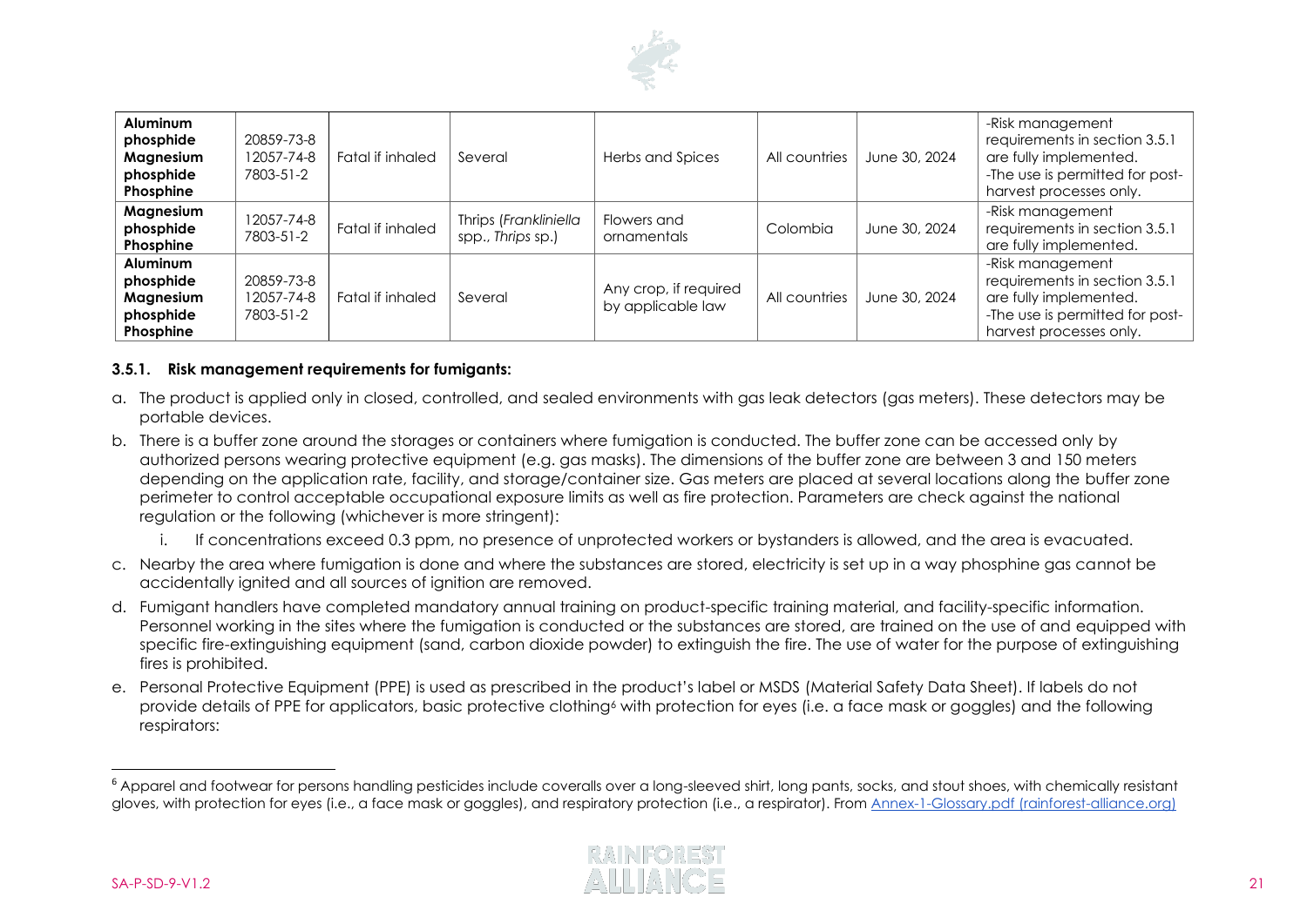

| Concentration   | <b>Required Equipment</b>                                                                                                                                                                                                                |
|-----------------|------------------------------------------------------------------------------------------------------------------------------------------------------------------------------------------------------------------------------------------|
| 3 ppm or less   | Supplied-air respirator                                                                                                                                                                                                                  |
| 7.5 ppm or less | Supplied-air respirator operated in a continuous-flow mode                                                                                                                                                                               |
| 15 ppm or less  | Self-contained breathing apparatus with a full facepiece, or<br>$\bullet$<br>Supplied-air respirator with a full facepiece, or<br>Air-purifying, full-facepiece respirator (gas masks) with a chin-style front- or back-mounted canister |
| 50 ppm or less  | Supplied-air respirator equipped with a full facepiece and operated in a pressure-demand mode, or<br>$\bullet$<br>Self-contained breathing apparatus equipped with a full facepiece and operated in a pressure-demand mode<br>$\bullet$  |
| <b>Unknown</b>  | Self-contained breathing apparatus with a full facepiece<br>Course UC National la ditute for Occupational Catch can all to alth (NIOCU) representations                                                                                  |

*Source: US National Institute for Occupational Safety and Health (NIOSH) recommendations*

## **3.6. Fungicides**

Rainforest Alliance authorizes the use of the following fungicides only if the conditions, as included in table 6, are fully complied with.

#### *Table 6. Granted exceptions for prohibited fungicides*

| Active<br>Ingredient | CAS No.    | <b>Toxicity</b><br><b>Classification</b> | <b>Pest Species</b>                                                                                                   | Crop      | Country     | Exception<br>expiration date | <b>Conditions</b>                                                                                                                                                                                                                        |
|----------------------|------------|------------------------------------------|-----------------------------------------------------------------------------------------------------------------------|-----------|-------------|------------------------------|------------------------------------------------------------------------------------------------------------------------------------------------------------------------------------------------------------------------------------------|
|                      |            |                                          | Fruit spot (Fusarium sp.,<br>Cercospora hayi),<br>Anthracnose<br>(Colletotrichum spp.)                                | Banana    | Philippines | June 30, 2023                | -Risk management<br>requirements in section<br>3.6.1 are fully implemented.                                                                                                                                                              |
| Carbendazim          | 10605-21-7 | Chronic toxicity                         | Wilting (Fusarium sp.),<br>Anthracnose<br>(Colletrotrichum<br>gloeosporioides), Black rot<br>(Thielaviopsis paradoxa) | Pineapple | Costa Rica  | June 30, 2024                | -Risk management<br>requirements in section<br>3.6.1 are fully implemented.<br>-Use is permitted before<br>flowering only.<br>-Application with tractor<br>(closed cabin) and spray<br>boom is the only permitted<br>application method. |

<span id="page-21-0"></span>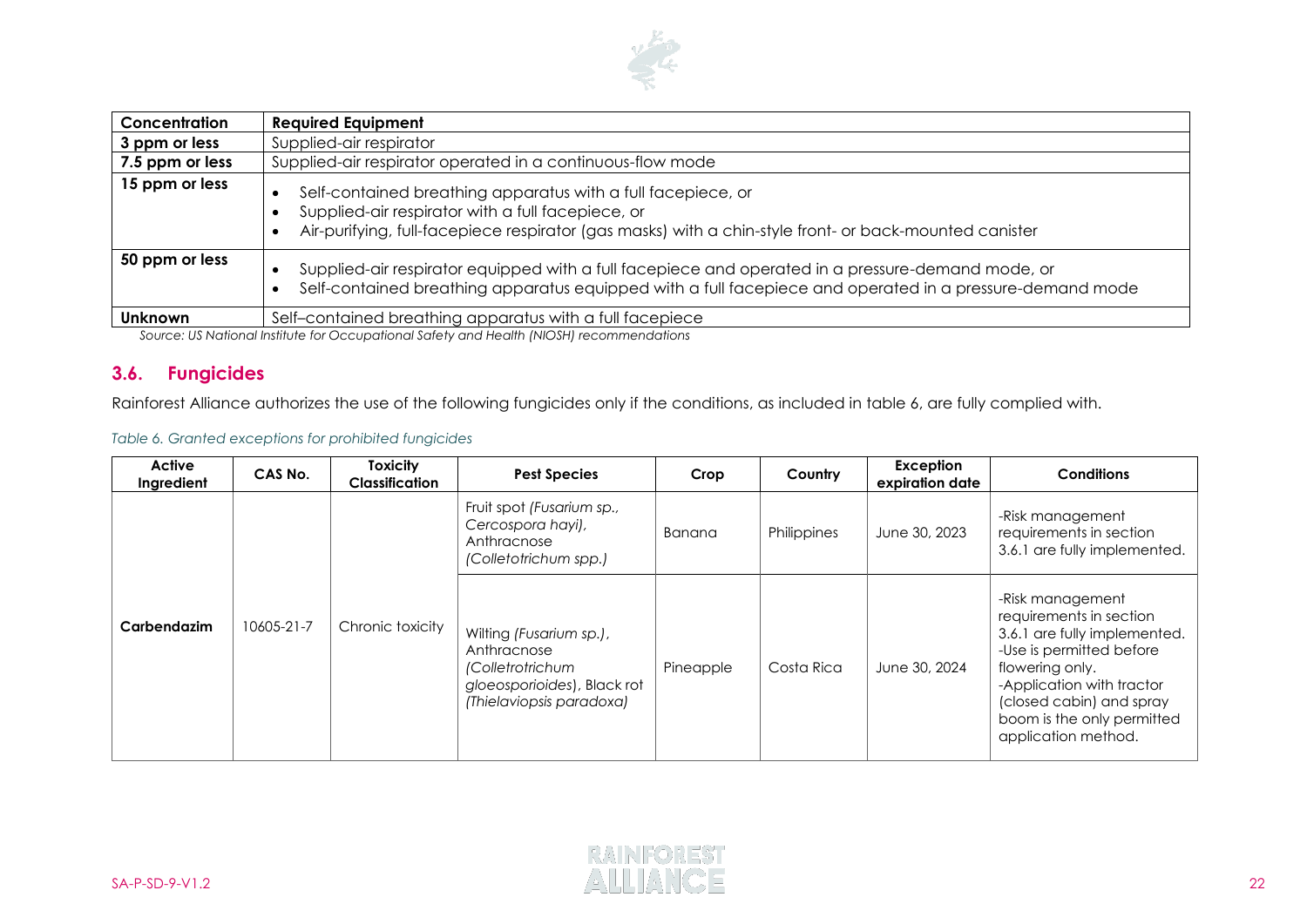

| <b>Active</b><br>Ingredient | CAS No.     | <b>Toxicity</b><br>Classification | <b>Pest Species</b>                                                                                                                                                                                                                                           | Crop                       | Country                                                                                                                                   | Exception<br>expiration date | <b>Conditions</b>                                                                                                                           |
|-----------------------------|-------------|-----------------------------------|---------------------------------------------------------------------------------------------------------------------------------------------------------------------------------------------------------------------------------------------------------------|----------------------------|-------------------------------------------------------------------------------------------------------------------------------------------|------------------------------|---------------------------------------------------------------------------------------------------------------------------------------------|
|                             |             |                                   | Leaf blight (Stemphylium<br>vesicarium)                                                                                                                                                                                                                       | Asparagus                  | Peru                                                                                                                                      | June 30, 2024                | -Risk management<br>requirements in section<br>3.6.1 are fully implemented.                                                                 |
| <b>Chlorothalonil</b>       |             |                                   | <b>Black Sigatoka</b><br>(Mycosphaerella fijiensis),<br>Yellow Sigatoka<br>(Mycosphaerella<br>musicola), Banana Freckle<br>(Phyllosticta musarum)                                                                                                             | Banana                     | Colombia<br>Costa Rica<br>Ecuador<br>Guatemala<br>Honduras<br>Philippines                                                                 | June 30, 2024                | -Risk management<br>requirements in section<br>3.6.1 are fully implemented.                                                                 |
|                             | 1897-45-6   | Chronic toxicity                  | Purple blotch (Alternaria<br>porri)                                                                                                                                                                                                                           | Onion                      | <b>Brazil</b>                                                                                                                             | June 30, 2023                | -Risk management<br>requirements in section<br>3.6.1 are fully implemented.                                                                 |
|                             |             |                                   | Late blight (Phytophthora<br>infestans), Early bling<br>(Alternaria solani)                                                                                                                                                                                   | Potato                     | <b>Brazil</b>                                                                                                                             | June 30, 2023                | -Risk management<br>requirements in section<br>3.6.1 are fully implemented.                                                                 |
|                             |             |                                   | Grey rot (Botrytis cinerea),<br>Anthracnose<br>(Colletotrichum<br>acutatum)                                                                                                                                                                                   | Rooibos                    | South Africa                                                                                                                              | June 30, 2023                | -Risk management<br>requirements in section<br>3.6.1 are fully implemented.<br>-Authorized for use in<br>seedlings, in the nursery<br>only. |
| Cyproconazole               | 94361-06-5  | Chronic toxicity                  | Coffee leaf rust (Hemileia<br>vastatrix), Anthracnose<br>(Colletrotrichum spp.),<br>American Leaf Spot<br>(Mycena Citricolor), Brown<br>eye spot (Cercospora<br>coffeicola), Pink disease<br>(Erythricium salmonicolor),<br>Thread blight (Corticium<br>spp.) | Coffee                     | <b>Brazil</b><br>Colombia<br>Costa Rica<br>Dominican<br>Republic<br>El Salvador<br>Guatemala<br>Honduras<br>Mexico<br>Nicaragua<br>Panama | June 30, 2024                | -Risk management<br>requirements in section<br>3.6.1 are fully implemented.                                                                 |
| Dimethomorph                | 110488-70-5 | Chronic toxicity                  | Mildew (Peronospora<br>sparsa)                                                                                                                                                                                                                                | Flowers and<br>Ornamentals | Ecuador                                                                                                                                   | June 30, 2024                | -Risk management<br>requirements in section<br>3.6.1 are fully implemented.                                                                 |

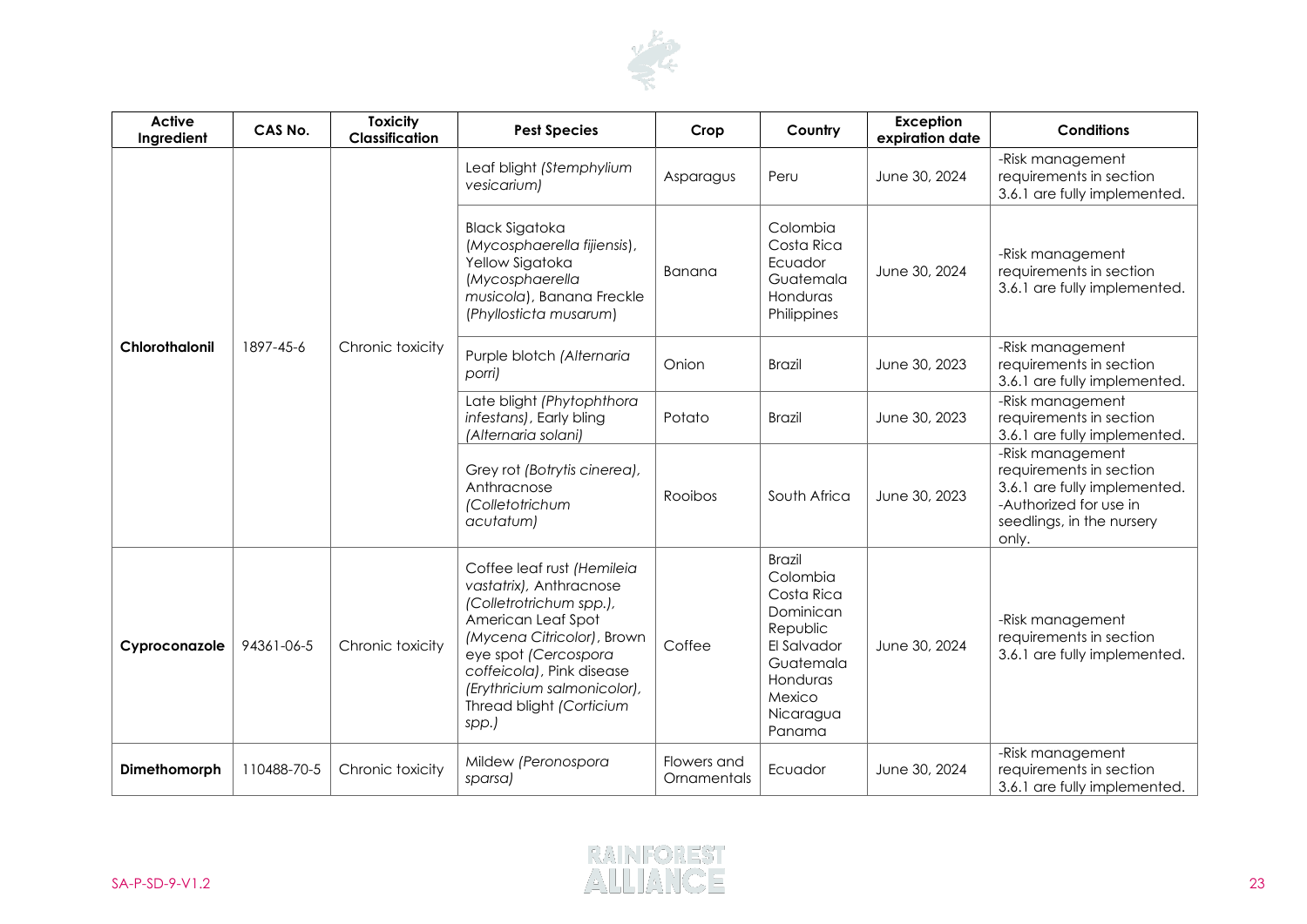

| <b>Active</b><br>Ingredient | CAS No.     | <b>Toxicity</b><br><b>Classification</b> | <b>Pest Species</b>                                                                                                                                                         | Crop                       | Country                                                                                                                                | Exception<br>expiration date | <b>Conditions</b>                                                                                                                           |
|-----------------------------|-------------|------------------------------------------|-----------------------------------------------------------------------------------------------------------------------------------------------------------------------------|----------------------------|----------------------------------------------------------------------------------------------------------------------------------------|------------------------------|---------------------------------------------------------------------------------------------------------------------------------------------|
|                             |             |                                          | Mildew<br>(Pseudoperonospora<br>cubensis)                                                                                                                                   | Melon                      | Costa Rica                                                                                                                             | June 30, 2024                | -Risk management<br>requirements in section<br>3.6.1 are fully implemented.                                                                 |
|                             |             |                                          | Mildew<br>(Pseudoperonospora<br>cubensis)                                                                                                                                   | Watermelon                 | Costa Rica                                                                                                                             | June 30, 2024                | -Risk management<br>requirements in section<br>3.6.1 are fully implemented.                                                                 |
| Epoxiconazole               | 133855-98-8 | Chronic toxicity                         | <b>Black Sigatoka</b><br>(Mycosphaerella fijiensis),<br>Yellow Sigatoka<br>(Mycosphaerella<br>musicola)                                                                     | Banana                     | <b>Belize</b><br>Cameroon<br>Colombia<br>Costa Rica<br>Ecuador<br>Guatemala<br>Honduras<br><b>Ivory Coast</b><br>Panama<br>Philippines | June 30, 2023                | -Risk management<br>requirements in section<br>3.6.1 are fully implemented.                                                                 |
|                             |             |                                          | Coffee leaf rust (Hemileia<br>vastatrix), Anthracnose<br>(Colletrotrichum spp.),<br>American Leaf Spot<br>(Mycena Citricolor), Brown<br>eye spot (Cercospora<br>coffeicola) | Coffee                     | <b>Brazil</b><br>Costa Rica<br>Guatemala<br>Kenya<br>Nicaragua                                                                         | June 30, 2023                | -Risk management<br>requirements in section<br>3.6.1 are fully implemented.                                                                 |
| Iprodione                   | 36734-19-7  | Chronic toxicity                         | Botrytis (Botrytis cinerea<br>Pers.: Fr.), Sclerotinia (S.<br>sclerotiorum)                                                                                                 | Flowers and<br>Ornamentals | Colombia<br>Ecuador<br><b>United States</b>                                                                                            | June 30, 2023                | -Risk management<br>requirements in section<br>3.6.1 are fully implemented.                                                                 |
|                             |             |                                          | Grey rot (Botrytis cinerea),<br>Anthracnose<br>(Colletotrichum<br>acutatum)                                                                                                 | Rooibos                    | South Africa                                                                                                                           | June 30, 2023                | -Risk management<br>requirements in section<br>3.6.1 are fully implemented.<br>-Authorized for use in<br>seedlings, in the nursery<br>only. |

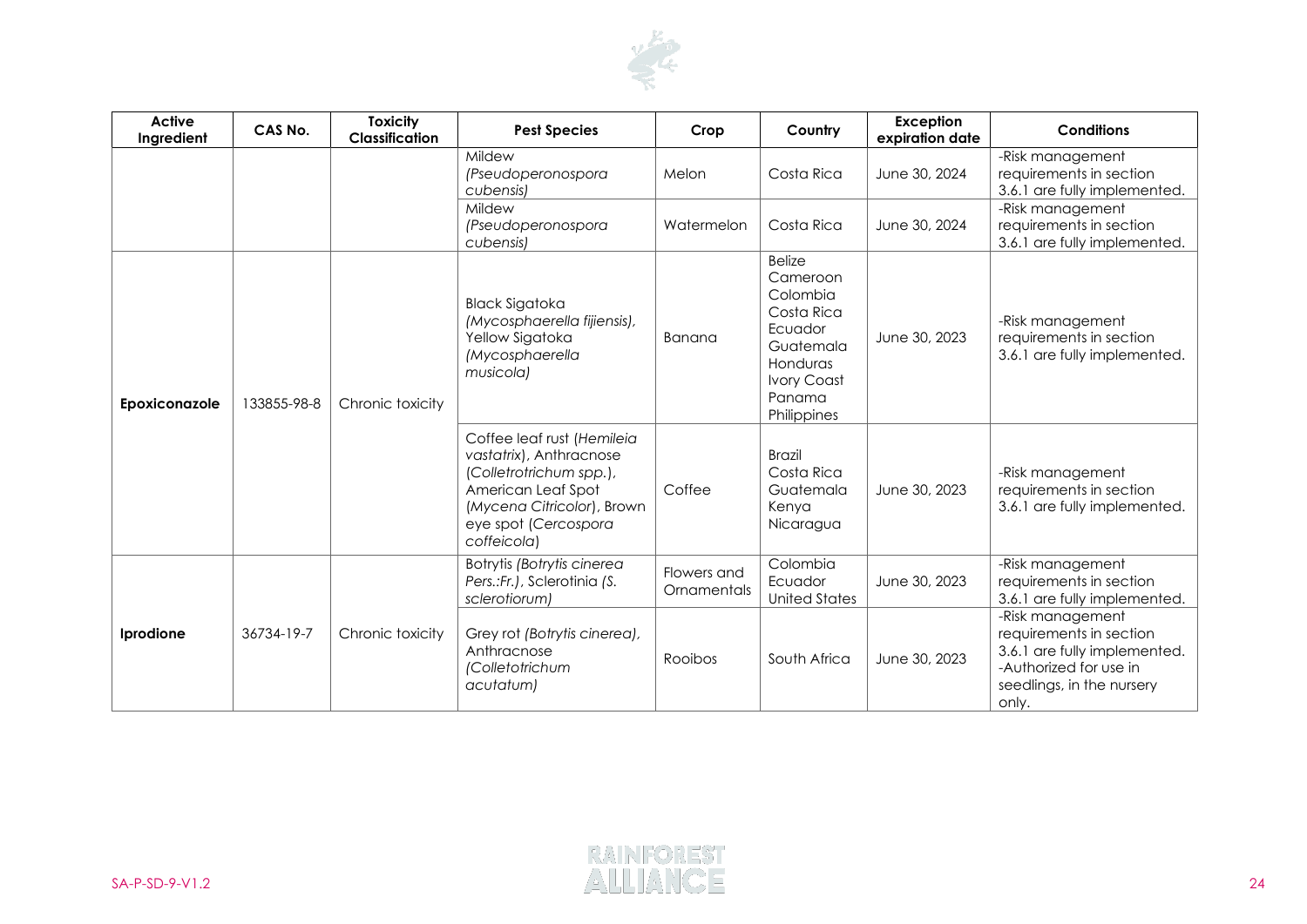

| <b>Active</b><br>Ingredient | CAS No.   | <b>Toxicity</b><br>Classification | <b>Pest Species</b>                                                                                             | Crop                       | Country                                                                                                                                                                                    | Exception<br>expiration date | <b>Conditions</b>                                                           |
|-----------------------------|-----------|-----------------------------------|-----------------------------------------------------------------------------------------------------------------|----------------------------|--------------------------------------------------------------------------------------------------------------------------------------------------------------------------------------------|------------------------------|-----------------------------------------------------------------------------|
|                             | 8018-01-7 | Chronic toxicity                  | <b>Black Sigatoka</b><br>(Mycosphaerella fijiensis),<br>Yellow Sigatoka<br>(Mycosphaerella<br>musicola),        | Banana                     | <b>Belize</b><br><b>Brazil</b><br>Cameroon<br>Colombia<br>Costa Rica<br>Ecuador<br>Guatemala<br>Honduras<br><b>Ivory Coast</b><br>Mexico<br>Nicaragua<br>Panama<br>Philippines<br>Suriname | June 30, 2024                | -Risk management<br>requirements in section<br>3.6.1 are fully implemented. |
|                             |           |                                   | Mildew (Peronospora<br>sparsa), Botrytis (Botrytis<br>cinerea)                                                  | Flowers and<br>Ornamentals | Colombia<br>Ecuador                                                                                                                                                                        | June 30, 2024                | -Risk management<br>requirements in section<br>3.6.1 are fully implemented. |
| Mancozeb                    |           |                                   | Downy mildew<br>(Plasmopara viticola)                                                                           | Grapes                     | <b>Brazil</b>                                                                                                                                                                              | June 30, 2024                | -Risk management<br>requirements in section<br>3.6.1 are fully implemented. |
|                             |           |                                   | Brown spot of corn<br>(Phaeosphaeria maydis)                                                                    | Maize                      | <b>Brazil</b>                                                                                                                                                                              | June 30, 2024                | -Risk management<br>requirements in section<br>3.6.1 are fully implemented. |
|                             |           |                                   | Anthracnose<br>(Colletotrichum spp.)                                                                            | Mango                      | <b>Brazil</b><br>Puerto Rico                                                                                                                                                               | June 30, 2024                | -Risk management<br>requirements in section<br>3.6.1 are fully implemented. |
|                             |           |                                   | Mildew<br>(Pseudoperonospora<br>cubensis), Anthracnose<br>(Colletotrichum sp.),<br>Leaf bling (Alternaria spp.) | Melon                      | <b>Brazil</b><br>Costa Rica                                                                                                                                                                | June 30, 2024                | -Risk management<br>requirements in section<br>3.6.1 are fully implemented. |
|                             |           |                                   | Purple blotch (Alternaria<br>porri)                                                                             | Onion                      | <b>Brazil</b>                                                                                                                                                                              | June 30, 2023                | -Risk management<br>requirements in section<br>3.6.1 are fully implemented. |
|                             |           |                                   | Late blight (Phytophthora<br>infestans), Early bling<br>(Alternaria solani)                                     | Potato                     | <b>Brazil</b><br>Chile<br>Uganda                                                                                                                                                           | June 30, 2023                | -Risk management<br>requirements in section<br>3.6.1 are fully implemented. |

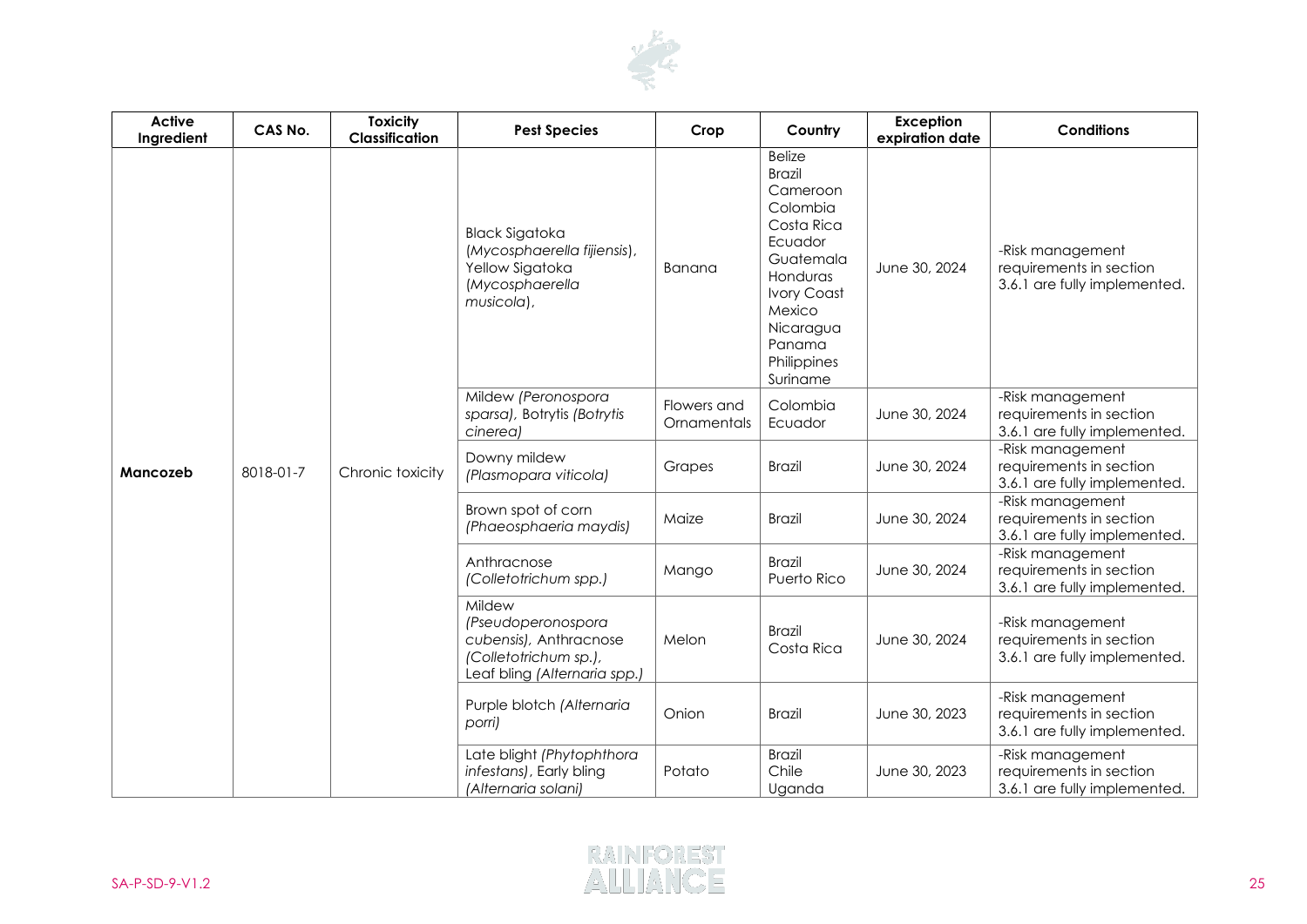

| Active<br>Ingredient | CAS No.    | <b>Toxicity</b><br><b>Classification</b> | <b>Pest Species</b>                                                                                             | Crop       | Country                                                                                | Exception<br>expiration date | <b>Conditions</b>                                                                                                            |
|----------------------|------------|------------------------------------------|-----------------------------------------------------------------------------------------------------------------|------------|----------------------------------------------------------------------------------------|------------------------------|------------------------------------------------------------------------------------------------------------------------------|
|                      |            |                                          | Mildew<br>(Pseudoperonospora<br>cubensis), Anthracnose<br>(Colletotrichum sp.),<br>Leaf bling (Alternaria spp.) | Watermelon | <b>Brazil</b><br>Costa Rica                                                            | June 30, 2024                | -Risk management<br>requirements in section<br>3.6.1 are fully implemented.                                                  |
| Propiconazole        | 60207-90-1 | Chronic toxicity                         | Wilting (Fusarium sp.),<br><b>Black rot (Ceratocystis</b><br>paradoxa)                                          | Pineapple  | Costa Rica<br>Ecuador                                                                  | June 30, 2024                | -Risk management<br>requirements in section<br>3.6.1 are fully implemented.<br>-Use is permitted for seed<br>treatment only. |
| <b>Triadimenol</b>   | 55219-65-3 | Chronic toxicity                         | <b>Black Sigatoka</b><br>(Micosphaerella fijiensis),<br>Yellow Sigatoka<br>(Micosphaerella musicola)            | Banana     | Colombia<br>Costa Rica<br>Ecuador<br>Guatemala<br>Honduras<br>Nicaragua<br>Philippines | June 30, 2024                | -Risk management<br>requirements in section<br>3.6.1 are fully implemented.                                                  |

#### **3.6.1. Risk management requirements for substances with acute & chronic toxicity:**

- a. Women under 50 years old do not apply these pesticides and are not present or near the application areas.
- b. Personal Protective Equipment (PPE) is used as prescribed in the product's label or Material Safety Data Sheet (MSDS). If labels do not provide details of PPE for applicators, basic protective clothing<sup>7</sup> with protection for eyes (i.e. a face mask or goggles) and respiratory protection (i.e. a respirator) are worn.
- c. Restricted Entry Intervals (REI) as stipulated in the product's MSDS, label or security tag are implemented, for protecting persons entering pesticide applied areas without PPE. When two or more products with different REIs are used at the same time, the longest interval applies.
- d. Daily maximum application time for applicators is limited to eight hours, two shifts of four hours maximum each, with bathing in between application periods to wash off residues, and clean PPE clothing for each shift. Application is conducted during the coolest hours of the day.
- e. Potentially affected persons or communities are identified and alerted in advance of application. Explicit flags or signs are used to identify treated fields, and access to treated fields is prevented.

<sup>&</sup>lt;sup>7</sup> Apparel and footwear for persons handling pesticides include coveralls over a long-sleeved shirt, long pants, socks, and stout shoes, with chemically resistant gloves, with protection for eyes (i.e., a face mask or goggles), and respiratory protection (i.e., a respirator). From [Annex-1-Glossary.pdf \(rainforest-alliance.org\)](https://www.rainforest-alliance.org/business/wp-content/uploads/2020/06/Annex-1-Glossary.pdf)